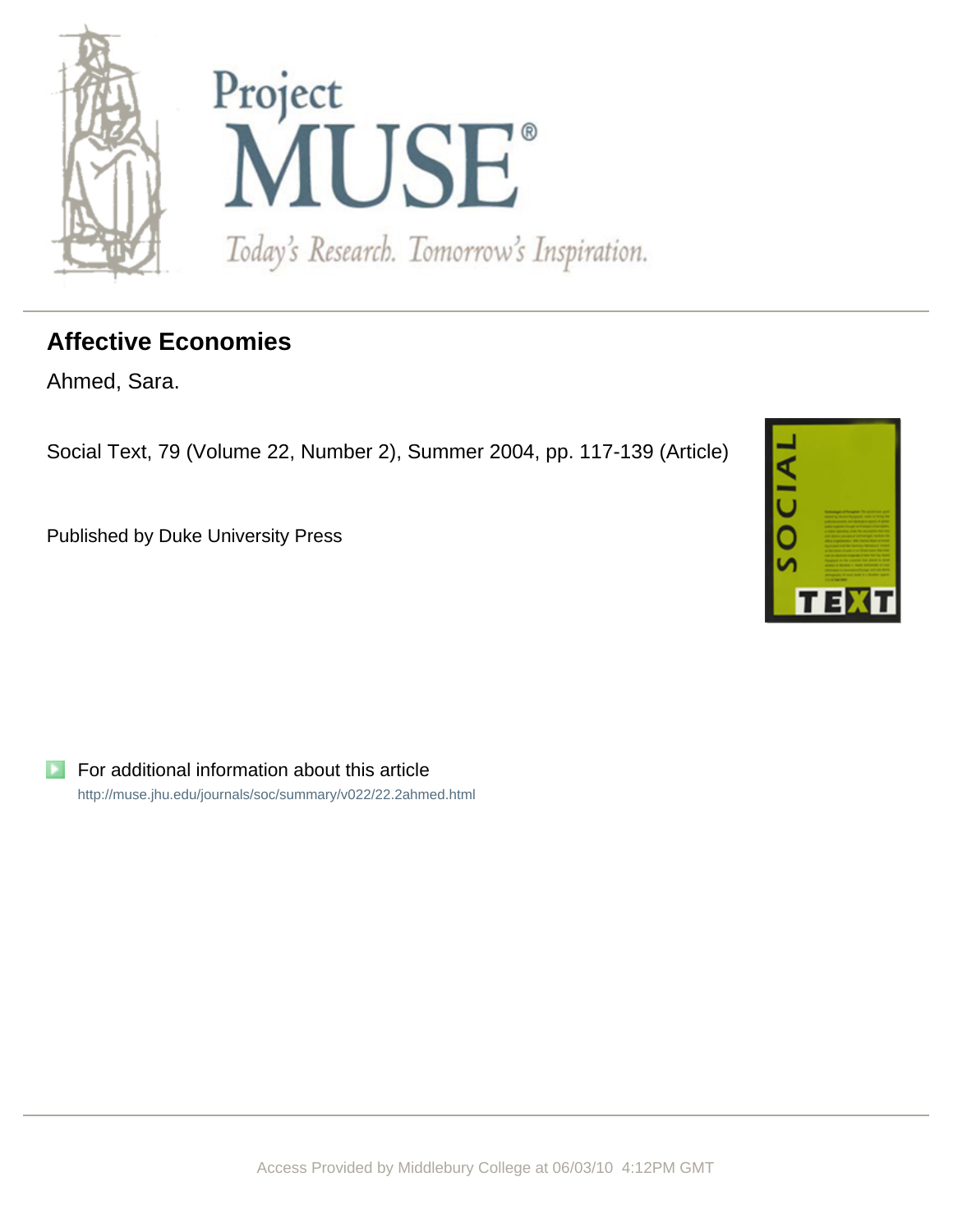# *Affective Economies*

The depths of Love are rooted and very deep in a real white nationalist's soul and spirit, no form of "hate" could even begin to compare. At least not a hate motivated by ungrounded reasoning. It is not hate that makes the average white man look upon a mixed race couple with a scowl on his face and loathing in his heart. It is not hate that makes the white housewife throw down the daily jewspaper in repulsion and anger after reading of yet another child molester or rapist sentenced by corrupt courts to a couple of short years in prison or on parole. It is not hate that makes the white workingman curse about the latest boatload of aliens dumped on our shores to be given job preference over the white citizen who built this land. It is not hate that brings rage into the heart of a white Christian farmer when he reads of billions loaned or given away as "aid" to foreigners when he can't get the smallest break from an unmerciful government to save his failing farm. No, it's not hate. It is love.<sup>1</sup>

—Aryan Nations Web site

How do emotions work to align some subjects with some others and against other others? How do emotions move between bodies? In this essay, I argue that emotions play a crucial role in the "surfacing" of individual and collective bodies through the way in which emotions circulate between bodies and signs. Such an argument clearly challenges any assumption that emotions are a private matter, that they simply belong to individuals, or even that they come from within and *then* move outward toward others. It suggests that emotions are not simply "within" or "without" but that they create the very effect of the surfaces or boundaries of bodies and worlds.

For instance, in the above narrative on the Aryan Nations Web site, the role of emotions, in particular of hate and love, is crucial to the delineation of the bodies of individual subjects and the body of the nation. Here a subject (the white nationalist, the average white man, the white housewife, the white working man, the white citizen, and the white Christian farmer) is presented as endangered by imagined others whose proximity threatens not only to take something away from the subject (jobs, security, wealth), but to take the place of the subject. In other words, the presence of these others is imagined as a threat to the object of love. The narrative involves a rewriting of history, in which the labor of others

*Social Text* 79, Vol. 22, No. 2, Summer 2004. Copyright © 2004 by Duke University Press.

## *Sara Ahmed*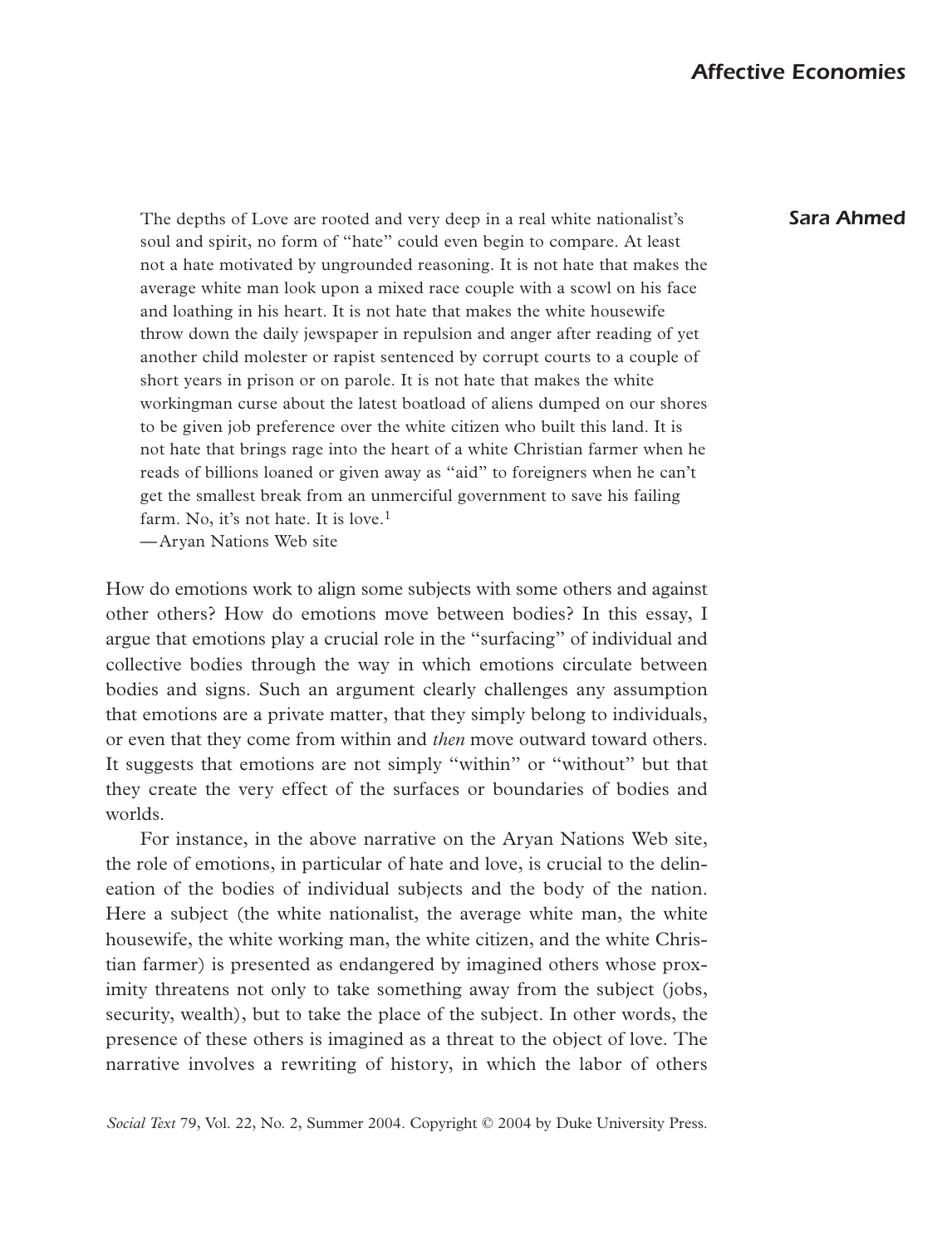*They threaten to* 

*violate the pure* 

*bodies; such* 

*bodies can only* 

### *be imagined as*

*pure by the* 

*perpetual* 

*restaging of this* 

*fantasy of* 

*violation.*

(migrants, slaves) is concealed in a fantasy that it is the white subject who "built this land."2 The white subjects claim the place of hosts ("our shores") at the same time as they claim the position of the victim, as the ones who are damaged by an "unmerciful government." The narrative hence suggests that it is love for the nation that makes the white Aryans hate those whom they recognize as strangers, as the ones who are taking away the nation and the role of the Aryans in its history, as well as their future.

We might note as well that the reading of others as hateful aligns the imagined subject with rights and the imagined nation with ground. This alignment is affected by the representation of both the rights of the subject and the grounds of the nation as already under threat. *It is the emotional reading of hate that works to bind the imagined white subject and nation together*. The average white man feels "fear and loathing"; the white housewife, "repulsion and anger"; the white workingman, "curses"; the white Christian farmer, "rage." The passion of these negative attachments to others is redefined simultaneously as a positive attachment to the imagined subjects brought together through the repetition of the signifier, "white." It is the love of white, or those recognizable as white, that supposedly explains this shared "communal" visceral response of hate. *Together we hate, and this hate is what makes us together*.

This narrative is far from extraordinary. Indeed, what it shows us is the production of the ordinary. The ordinary is here fantastic. The ordinary white subject is a fantasy that comes into being through the mobilization of hate, as a passionate attachment tied closely to love. The emotion of hate works to animate the ordinary subject, to bring that fantasy to life, precisely by constituting the ordinary as in crisis, and the ordinary person as the real victim. The ordinary becomes that which is already under threat by imagined others whose proximity becomes a crime against person as well as place. The ordinary or normative subject is reproduced as the injured party: the one "hurt" or even damaged by the "invasion" of others. The bodies of others are hence transformed into "the hated" through a discourse of pain. They are assumed to "cause" injury to the ordinary white subject, such that their proximity is read as the origin of bad feeling: indeed, the implication here is that the white subject's good feelings (love, care, loyalty) are being "taken" away by the abuse of such feelings by others.

So who is hated in such a narrative of injury? Clearly, hate is distributed across various figures (in this case, the mixed-racial couple, the child molester, the rapist, aliens, and foreigners). These figures come to embody the threat of loss: lost jobs, lost money, lost land. They signify the danger of impurity, or the mixing or taking of blood. They threaten to violate the pure bodies; such bodies can only be imagined as pure by the perpetual restaging of this fantasy of violation. Note the work that is being done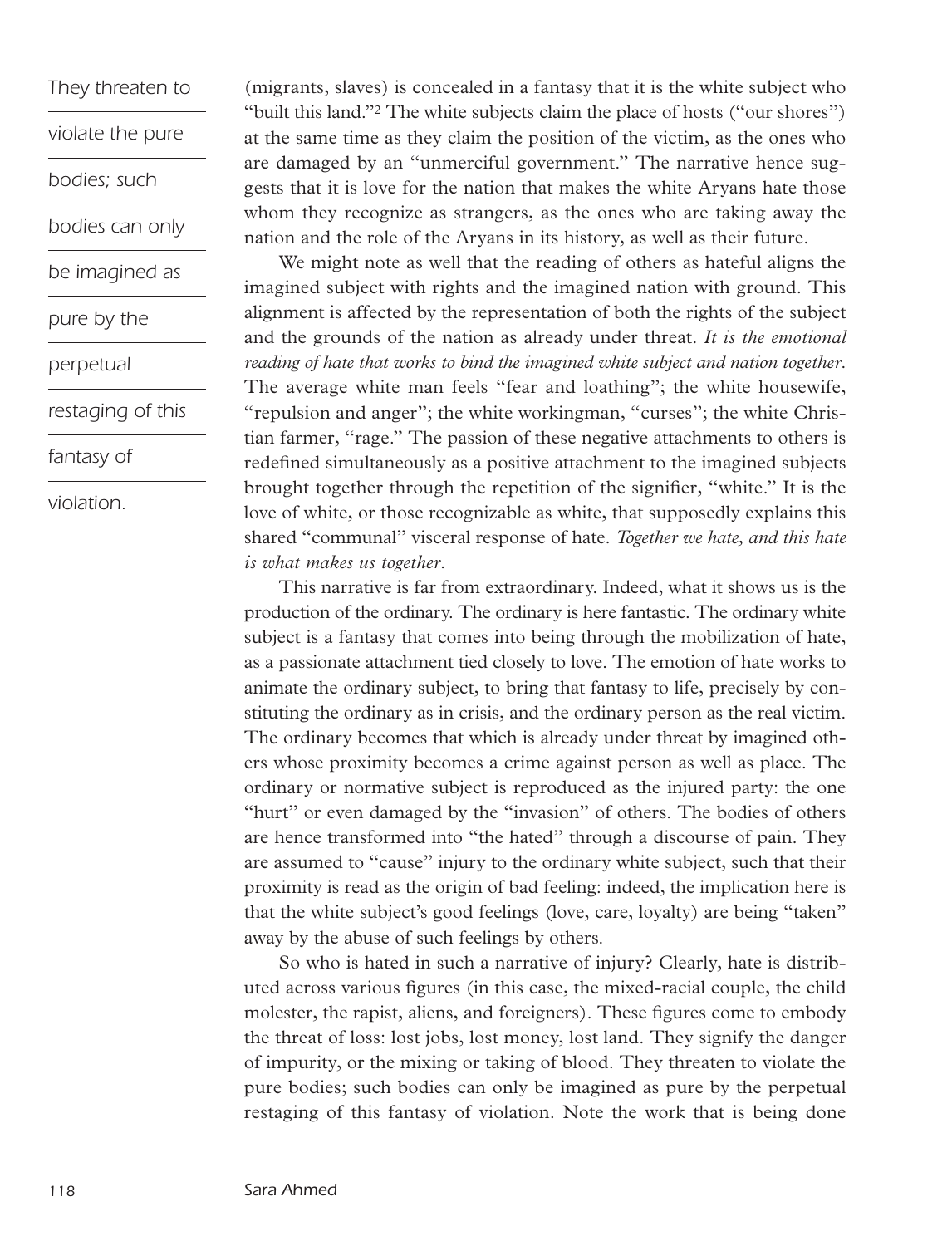through this metonymic slide: mixed-race couplings and immigration become readable as (like) forms of rape or molestation: an invasion of the body of the nation, represented here as the vulnerable and damaged bodies of the white woman and child. The slide between figures constructs a relation of resemblance between the figures: what makes them alike may be their "unlikeness" from "us." Within the narrative, hate cannot be found in one figure, but works to create the very outline of different figures or objects of hate, a creation that crucially aligns the figures together and constitutes them as a "common" threat. Importantly, then, hate does not reside in a given subject or object. Hate is economic; it circulates between signifiers in relationships of difference and displacement.

In such affective economies, emotions *do things*, and they align individuals with communities—or bodily space with social space—through the very intensity of their attachments. Rather than seeing emotions as psychological dispositions, we need to consider how they work, in concrete and particular ways, to mediate the relationship between the psychic and the social, and between the individual and the collective. In particular, I will show how emotions work by sticking figures together (adherence), a sticking that creates the very effect of a collective (coherence), with reference to the figures of the asylum seeker and the international terrorist. My economic model of emotions suggests that while emotions do not positively reside in a subject or figure, they still work to bind subjects together. Indeed, to put it more strongly, the nonresidence of emotions is what makes them "binding."

## *Economies of Hate*

Everyday language certainly constructs emotions as a form of positive residence. So I might say I "have a feeling." Or I might describe a film as "being sad." In such ways of speaking, emotions become property; something that belongs to a subject or object, which can take the form of a characteristic or quality. I want to challenge the idea that I have an emotion, or that something or somebody makes me feel a certain way. I am interested in the way emotions *involve* subjects and objects, but without residing positively within them. Indeed, emotions may only seem like a form of residence as an effect of a certain history, a history that may operate by concealing its own traces. Clearly, such an approach borrows from psychoanalysis, which is also a theory of the subject as lacking positive residence, a lack of being most commonly articulated as "the unconscious." In his essay on the unconscious, Freud introduces the notion of unconscious emotions, where an affective impulse is perceived but mis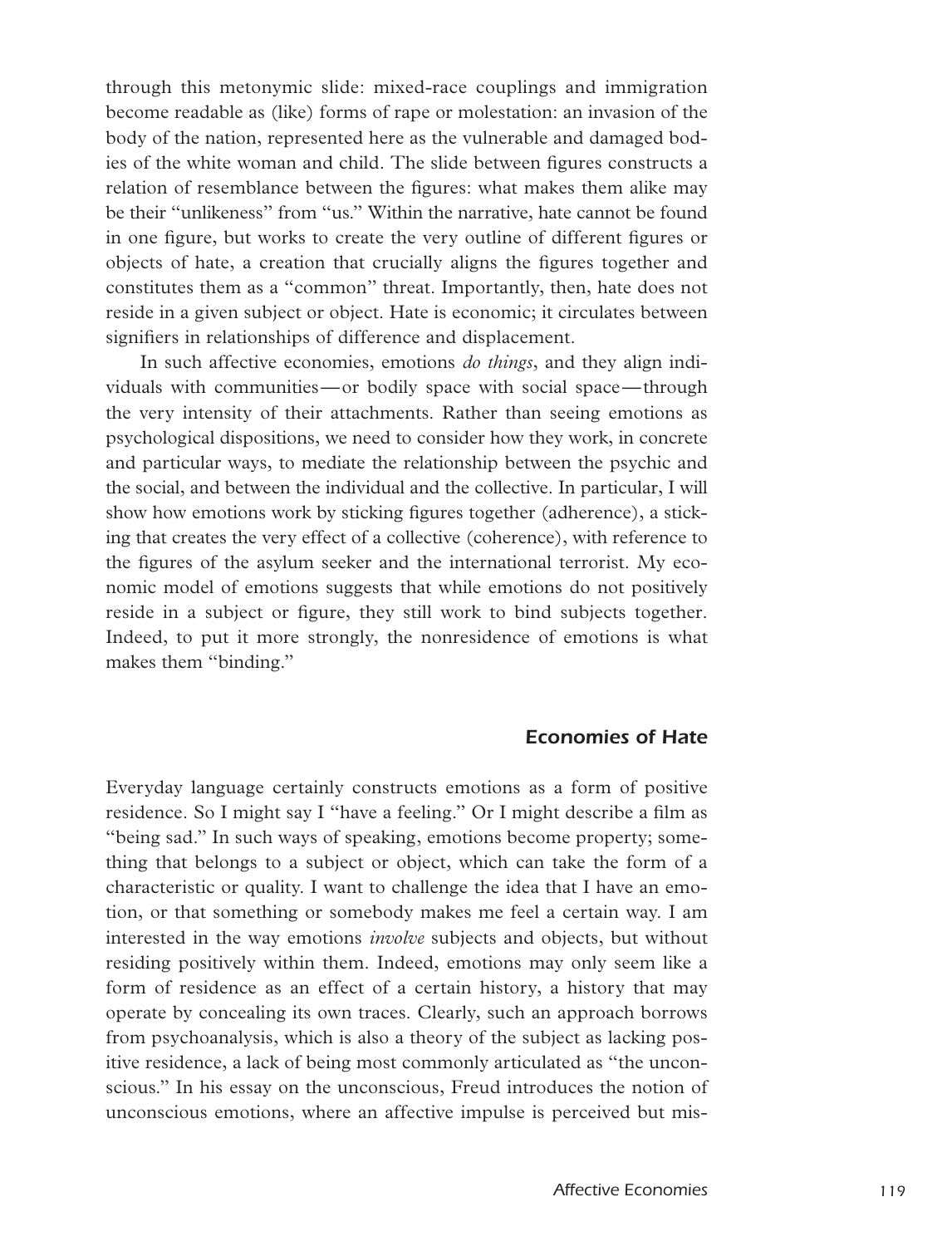construed, and which becomes attached to another idea.3 What is repressed from consciousness is not the feeling as such, but the idea to which the feeling may have been first (but provisionally) connected. Psychoanalysis allows us to see that emotionality involves movements or associations whereby "feelings" take us across different levels of signification, not all of which can be admitted in the present. This is what I would call the rippling effect of emotions; they move sideways (through "sticky" associations between signs, figures, and objects) as well as backward (repression always leaves its trace in the present—hence "what sticks" is also bound up with the "absent presence" of historicity). In the opening quotation, we can see precisely how hate "slides" sideways between figures, as well as backward, by reopening past associations that allow some bodies to be read as the cause of "our hate," or as "being" hateful.

Indeed, insofar as psychoanalysis is a theory of the subject as lacking in the present, then it offers a theory of emotion as economy, *as involving relationships of difference and displacement without positive value*. That is, emotions work as a form of capital: affect does not reside positively in the sign or commodity, but is produced only as an effect of its circulation. I am using "the economic" to suggest that emotions circulate and are distributed across a social as well as psychic field. I am borrowing from the Marxian critique of the logic of capital. In *Capital*, Marx discusses how the movement of commodities and money, in the formula *M-C-M* (money to commodity to money), creates surplus value.4 That is, through circulation and exchange *M* acquires more value. Or as he puts it, "The value originally advanced, therefore, not only remains intact while in circulation, but increases its magnitude, adds to itself a surplus-value or is valorised. *And this movement converts it into capital*."5 I am identifying a similar logic: the movement between signs converts into affect. Marx links value with affect through the figures of the capitalist and the miser: "This boundless drive for enrichment, this passionate chase after value, is common to the capitalist, and the miser."6 Passion drives the accumulation of capital: the capitalist is not interested in the use value of commodities, but in the "appropriation of ever more wealth."7 What I am offering is a theory of passion not as the drive to accumulate (whether it be value, power, or meaning), but as that which is accumulated over time. Affect does not reside in an object or sign, but is an affect of the circulation between objects and signs (= the accumulation of affective value over time). Some signs, that is, increase in affective value as an effect of the movement between signs: the more they circulate, the more affective they become, and the more they appear to "contain" affect. Another way to theorize this process would be to describe "feelings" via an analogy with "commodity fetishism": feelings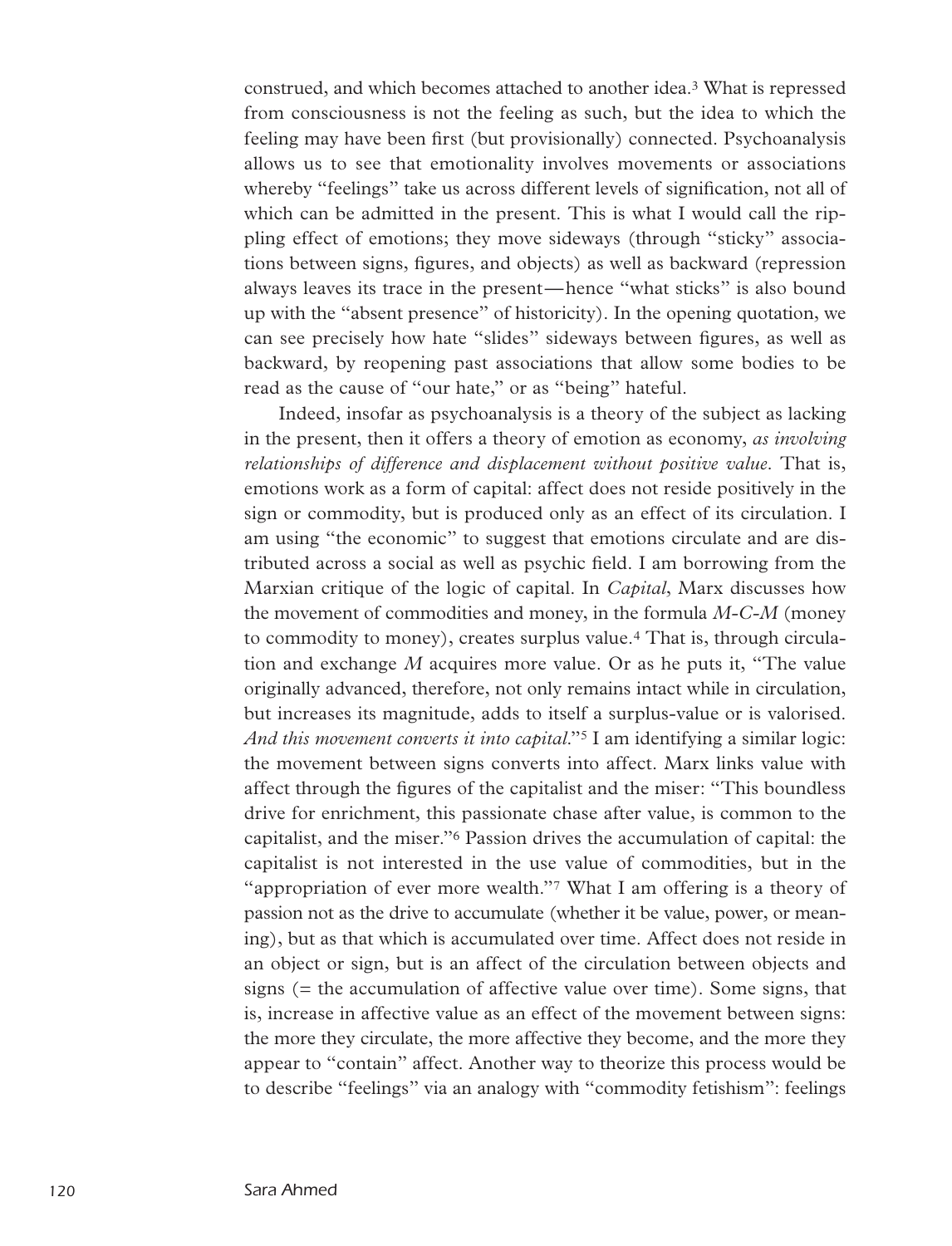appear in objects, or indeed *as* objects with a life of their own, only by the concealment of how they are shaped by histories, including histories of production (labor and labor time), as well as circulation or exchange.

Of course, such an argument about affect as an economy does not respect the important Marxian distinction between use value and exchange value and hence relies on a limited analogy. In some ways, my approach may have more in common with a psychoanalytic emphasis on difference and displacement as the form or language of the unconscious, described above. Where my approach involves a departure from psychoanalysis is precisely in my refusal to identify this economy as a psychic one (although neither is it *not* a psychic one), that is, to return these relationships of difference and displacement to the signifier of "the subject." This "return" is not only clear in Freud's work, but also in Lacan's positing of "the subject" as the proper scene of absence and loss.8 As Laplanche and Pontalis argue, if Lacan defines "the subject" as "the locus of the signifier," then it is in "a theory of the subject that the locus of the signifier settles."<sup>9</sup> This constitution of the subject as "settlement," even if what settles is lacking in presence, means that the suspended contexts of the signifier are delimited by the contours of the subject. In contrast, my account of hate as an affective economy shows that emotions do not positively inhabit any-body as well as any-thing, meaning that "the subject" is simply one nodal point in the economy, rather than its origin and destination. This is extremely important: it suggests that the sideways and backward movement of emotions such as hate is not contained within the contours of a subject. The unconscious is hence not the unconscious of a subject, but the failure of presence—or the failure to be present—that constitutes the relationality of subjects and objects (a relationality that works through the circulation of signs). Given this, affective economies need to be seen as social and material, as well as psychic. Indeed, if the movement of affect is crucial to the very making of a difference between "in here" and "out there," then the psychic and the social cannot be installed as proper objects. Instead, materialization, which Judith Butler describes as "the effect of boundary, fixity and surface,"10 involves a process of intensification. In other words, the accumulation of affective value shapes the surfaces of bodies and worlds.

We could hence ask how the circulation of signs of affect shapes the materialization of collective bodies, for example the "body of the nation." We have already seen how hate slides across different figures and constitutes them as a "common threat" in what we can call "hate speech." But the slippery work of emotion cannot allow us to presume any opposition between extremist discourses and the "ordinary" work of reproducing the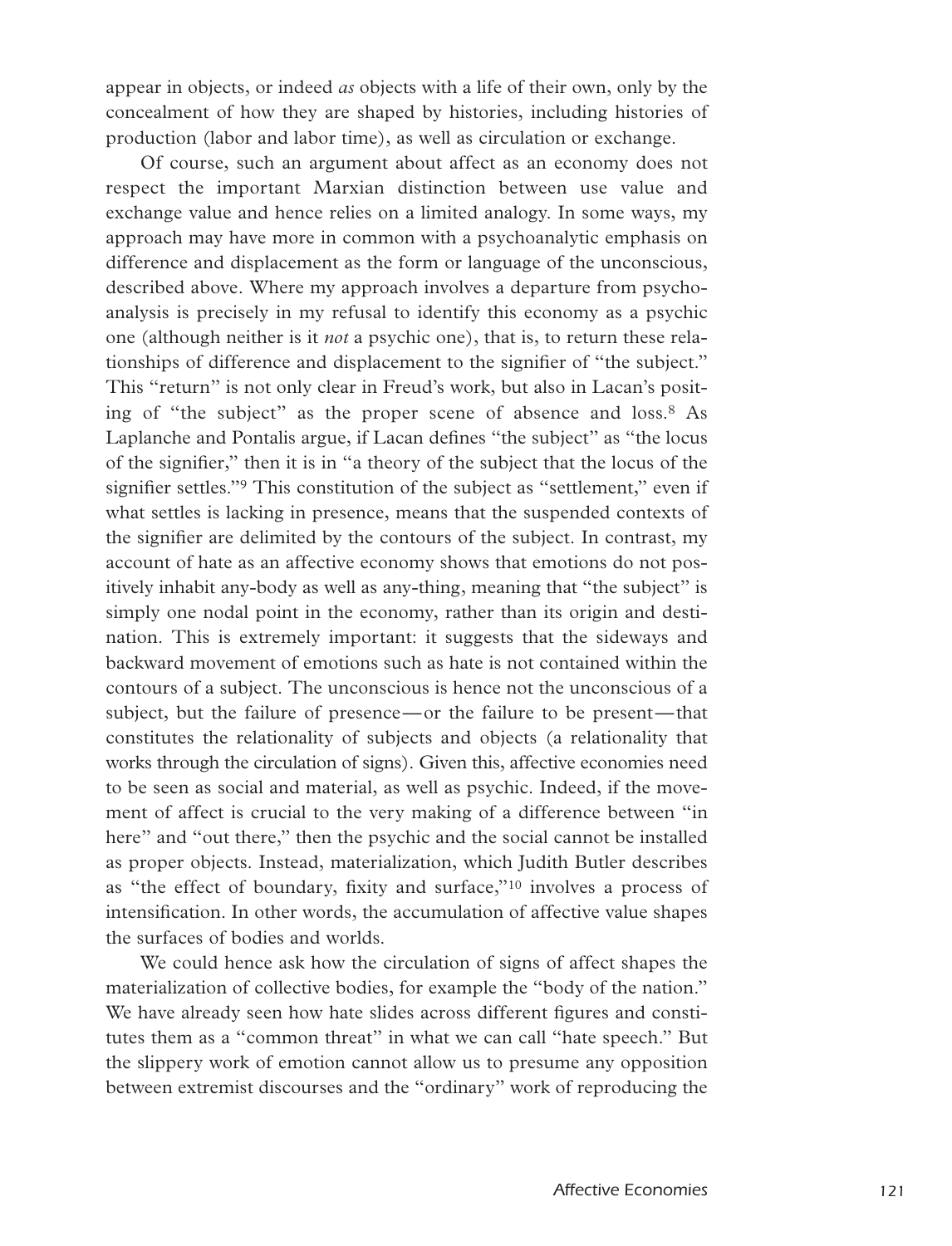*How can we tell* 

*the difference* 

*between a bogus* 

*and a genuine* 

*asylum seeker?* 

*According to the* 

*logic of this* 

*discourse, it is* 

*always possible* 

*that we might* 

*not be able to tell* 

*the difference,* 

*and that they* 

*may pass into* 

*our community.*

nation. We can take as an example the speeches on asylum seekers by the previous leader of the British Conservative Party, William Hague. Between April and June 2000, other speeches were in circulation that became "stuck" to the "asylum seekers" speech through this temporal proximity, but also through the repetition with a difference, of some *sticky words* and language. In the case of the asylum speeches, Hague's narrative is somewhat predictable. Words like *flood* and *swamped* are used, which create associations between asylum and the loss of control, as well as *dirt* and *sewage*, and hence work by mobilizing fear, or the anxiety of being "overwhelmed" by the actual or potential proximity of others. These words have recently been repeated by the current British Home Secretary, David Blunkett, who used the word *swamped* to describe the effect that children of asylum seekers would have if they were taught by local schools. When criticized, he replaced the word *swamped* with *overwhelmed*. The assumption here is that *overwhelmed* resolves the implication of *swamped*, but as we can see, it still evokes the sensation of being overtaken or taken over by others. It constructs the nation as if it was a subject, one who "could not cope" with the presence of others. Here words generate effects: they create impressions of others as those who have invaded the space of the nation, threatening its existence.

Typically, Hague in the earlier speeches differentiates between those others who are welcome and those who are not by differentiating between genuine and bogus asylum seekers. Partly, this enables the national subject to imagine its own generosity in welcoming some others. The nation is hospitable, as it allows those genuine ones to stay. And yet at the same time, it constructs some others as already hateful (as bogus) in order to define the limits or the conditions of this hospitality. The construction of the bogus asylum seeker as a figure of hate also involves a narrative of uncertainty and crisis, but an uncertainty and crisis that *make that figure do more work*. How can we tell the difference between a bogus and a genuine asylum seeker? According to the logic of this discourse, it is always possible that we might not be able to tell the difference, and that they may pass into our community. Passing functions here as a technology, which relates physical movement with identity formation: to pass through a space requires passing as a particular kind of subject, one whose difference is unmarked and unremarkable.11 The double possibility of passing commands the nation's Right and will to keep looking for signs of difference and justifies violent forms of intrusion into the bodies of others.

Indeed, the possibility that we might not be able to tell the difference swiftly converts into the possibility that any of those incoming bodies may be bogus. In advance of their arrival, they are hence read as the cause of an injury to the national body. Now how does the presentation of asylum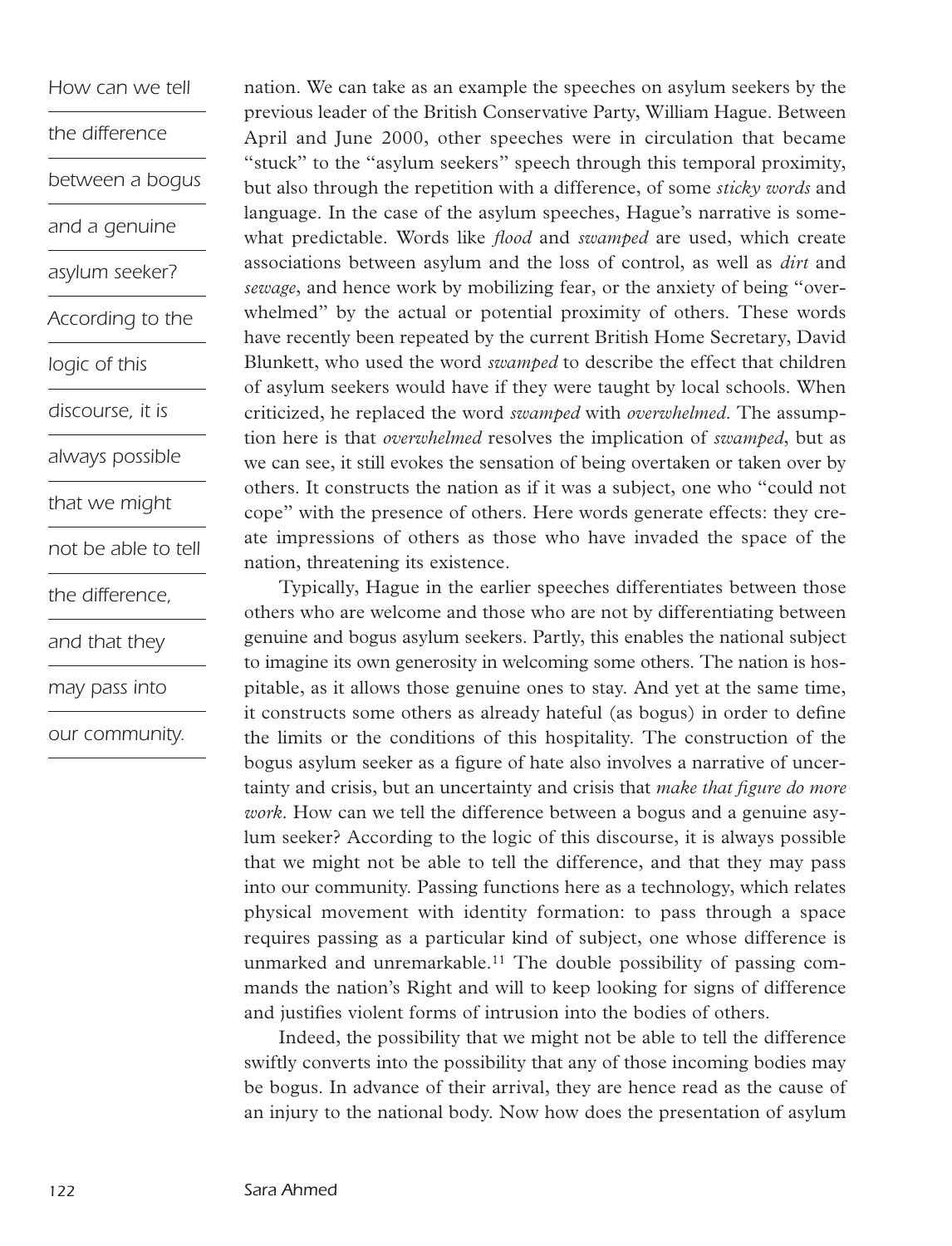as injury work through the proximity between figures of hate? The figure of the bogus asylum seeker may evoke the figure of the "bogeyman," a figure who stalks the nation and haunts its capacity to secure its borders. The bogeyman could be anywhere and anyone, as a ghostlike figure in the present, who gives us nightmares about the future, as an anticipated future of injury. We see "him" again and again. Such figures of hate circulate, and indeed accumulate affective value, precisely because they do not have a fixed referent. So the figure of the bogus asylum seeker is detached from particular bodies: any incoming bodies could be bogus, such that their "endless" arrival is anticipated as the scene of "our injury."12 *The impossibility of reducing hate to a particular body allows hate to circulate in an economic sense, working to differentiate some others from other others, a differentiation that is never "over," as it awaits for others who have not yet arrived*. Such a discourse of "waiting for the bogus" justifies the repetition of violence against the bodies of others.

Hague's speeches also produced certain effects through temporal proximity to another speech about Tony Martin, a man sentenced to life imprisonment for murdering a sixteen-year-old boy who had attempted to burgle his house in a rural area of England. One sentence of Hague's circulates powerfully. Hague argued (without reference to Martin or asylum seekers) that the law is "more interested in the rights of criminals than the rights of people who are burgled." Such a sentence evokes a history that is not declared (here "what sticks" may also be what resists literalization), and, in doing so, it positions Martin as the victim and not as a criminal. The victim of the murder is now the criminal: the crime that did not happen because of the murder (the burglary) takes the place of the murder as the true crime, and as the real injustice. This reversal of the victim-criminal relationship becomes an implicit defense of the right to kill those who unlawfully enter one's property.

The detachment of the sentence allows two cases to get stuck together: burglary and asylum, which both now become matters of the right to defense. The figure of the asylum seeker hence gets aligned with the figure of the burglar. The alignment does important work: it suggests that the asylum seeker is "stealing" something from the nation. The "characteristics" of one figure get displaced or transferred onto the other. Or we could say that it is through the association between the figures that they acquire "a life of their own," as if they contained affective quality. The burglar became a foreigner, and the asylum seeker becomes a criminal. At the same time, the body of the murderer (who is renamed as the victim)13 becomes the body of the nation, the one whose property and wellbeing is under threat by the forced proximity of the other. As such, the alignment of figures works as a narrative of defense: the nation/national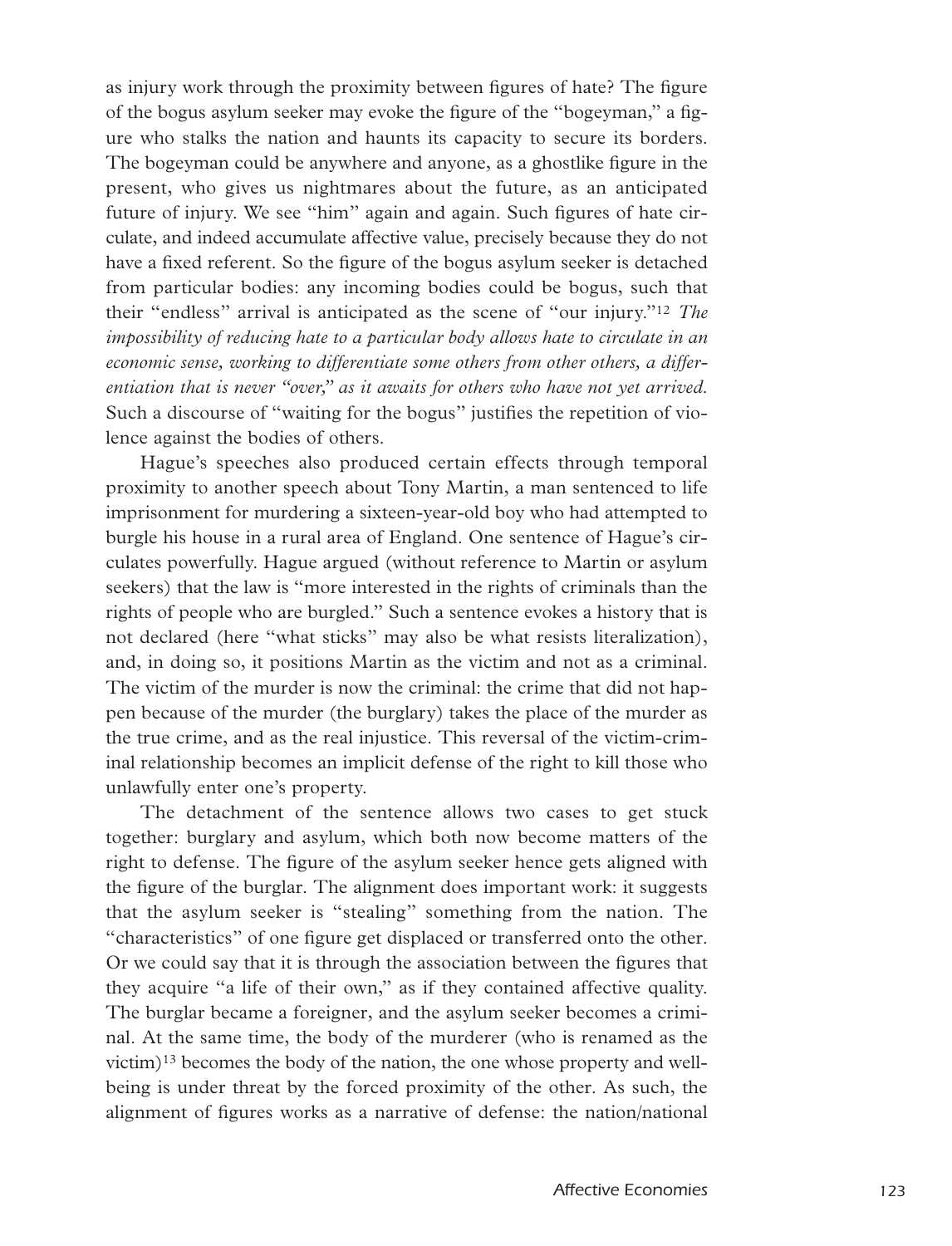subject must defend itself against "invasion" by others. Such a defensive narrative is not explicitly articulated, but rather works through the "movement" between figures. The circulation does its work: it produces a differentiation between "us" and "them," whereby "they" are constituted as the cause or the justification of "our" feeling of hate. Indeed, we can see how attachment involves a sliding between pain and hate: there is a perceived injury in which the other's (burglar/bogus) proximity is felt as the violence of negation against both the body of the individual (here, the farmer) and the body of the nation.

We can see that the affectivity of hate is what makes it difficult to pin down, to locate in a body, object, or figure. This difficulty is what makes emotions such as hate work the way that they do; *it is not the impossibility of hate as such, but the mode of its operation, whereby it surfaces in the world made up of other bodies*. In other words, it is the failure of emotions to be located in a body, object, or figures that allows emotions to (re)produce or generate the effects that they do.

#### *Fear, Bodies, and Objects*

I now want to relate my model of emotion as affective economy specifically to fear and the materialization of bodies. Significantly, fear is an emotion that is often characterized as being *about* its object and hence would not seem to work in the economic sense I have defined above. Indeed, fear has often been contrasted with anxiety insofar as fear *has* an object. For example, Stanley Rachman argues that anxiety can be described as the "tense anticipation of a threatening but vague event," or a feeling of "uneasy suspense," while fear is described as an emotional reaction "to a threat that is identifiable."14

I want to question this model by suggesting that fear is linked to the "passing by" of the object. We can consider, for instance, that the narrative of asylum seekers "swamping" the nation works as a narrative of fear. Fear works to create a sense of being overwhelmed: rather than being contained in an object, fear is intensified by the impossibility of containment. If the others who are feared "pass by," then the others might pass their way into the community, and could be anywhere and everywhere. Heidegger also suggests that fear is intensified when it ceases to be contained by an object that approaches. He suggests:

That which is detrimental, as something that threatens us, is not yet within striking distance, but it is coming close. . . . As it draws close, this "it can, and yet it may not" becomes aggravated. We say, "It is fearsome." This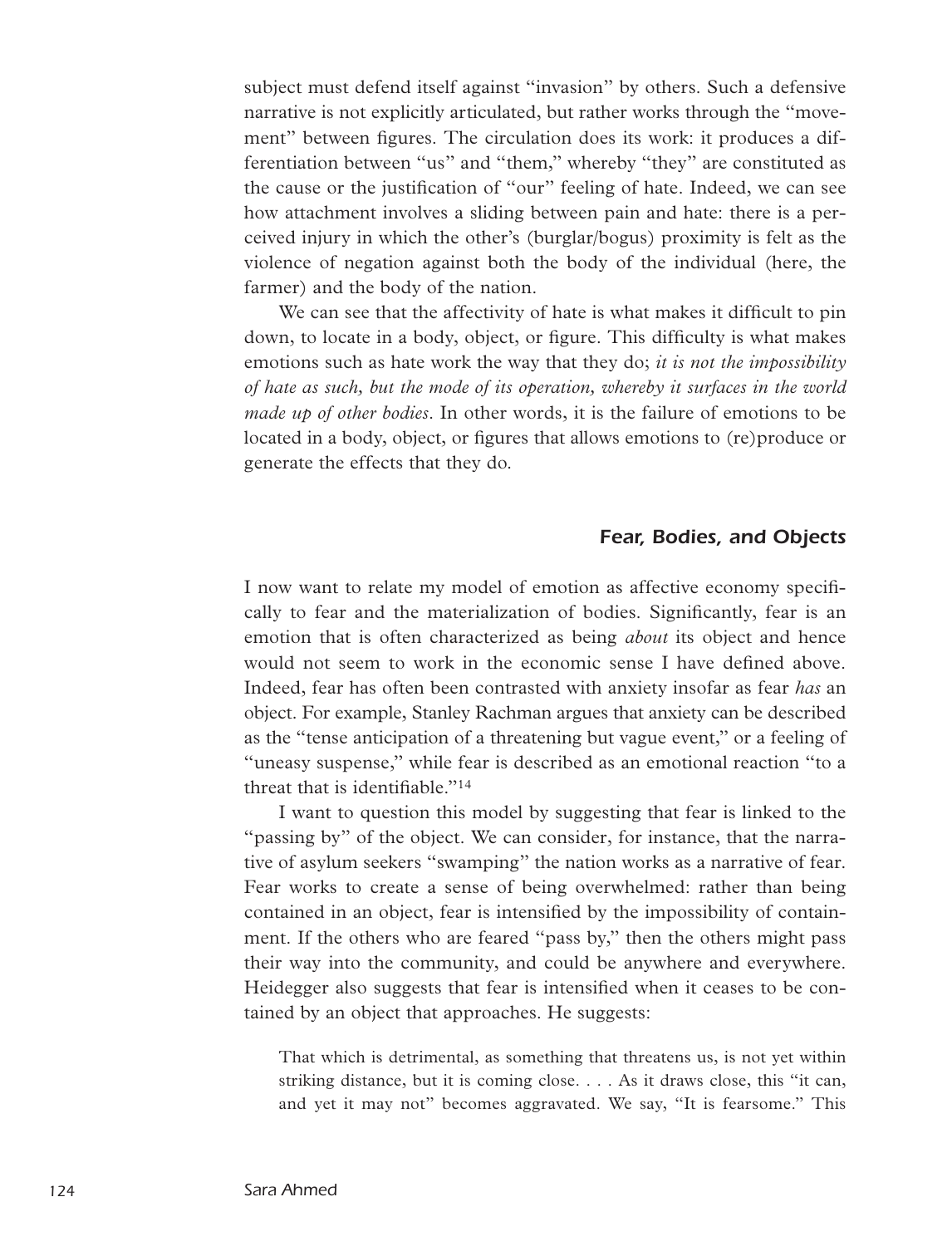implies that what is detrimental as coming-close carries with it the patent possibility that it may stay away and pass us by; but instead of lessening or extinguishing our fearing, this enhances it.15

Crucially, Heidegger relates fear to that which is not yet in the present, in either the spatial or temporal sense of the here and the now. Fear responds to that which is approaching rather than already here. It is the futurity of fear, which makes it possible that the object of fear, rather than arriving, might pass us by. But the passing by of the object of fear does not mean the overcoming of fear: rather, the possibility of the loss of the object that approaches makes what is fearsome all the more fearsome. If fear has an object, then fear can be contained by the object. When the object of fear threatens to pass by, then fear can no longer be contained by an object. Fear in its very relationship to an object, in the very intensity of its directedness toward that object, is intensified by the loss of its object. We could characterize this absence as about being not quite present rather than, as with anxiety, being nowhere at all. Or anxiety becomes attached to particular objects, which come to life not as the cause of anxiety but as an effect of its travels. In anxiety, one's thoughts often move quickly between different objects, a movement that works to intensify the sense of anxiety. One thinks of more and more "things" to be anxious about; the detachment from one given object allows anxiety to accumulate. In other words, anxiety tends to stick to objects. Given this, anxiety becomes an approach to objects rather than, as with fear, being produced by an object's approach. The slide between fear and anxiety is affected precisely by the "passing by" of the object.

Furthermore, fear's relationship to the potential disappearance of an object is more profound than simply a relationship to the object of fear. In other words, it is not just fear that is at stake in fear. For Freud, fears themselves may function as symptoms, as mechanisms for the defense of the ego against danger. In his essay "Inhibitions, Symptoms, and Anxiety," Freud returns to the Little Hans case. Hans had a phobic relationship to horses. Freud argues that this fear is itself a symptom that has been "put in the place" of another fear, one that much more profoundly threatens the ego: the fear of castration.16 Hans can "manage" his fear of horses through avoidance, in a way that he could not manage his fear of the father. We might remember that in Freud's model of unconscious emotions, the affect itself is not repressed: rather, what is repressed is the idea to which the affect was attached. So the affect of fear is sustained through the displacement between objects.

The displacement between objects works also to link those objects together. Such linkages are not created by fear, but may already be in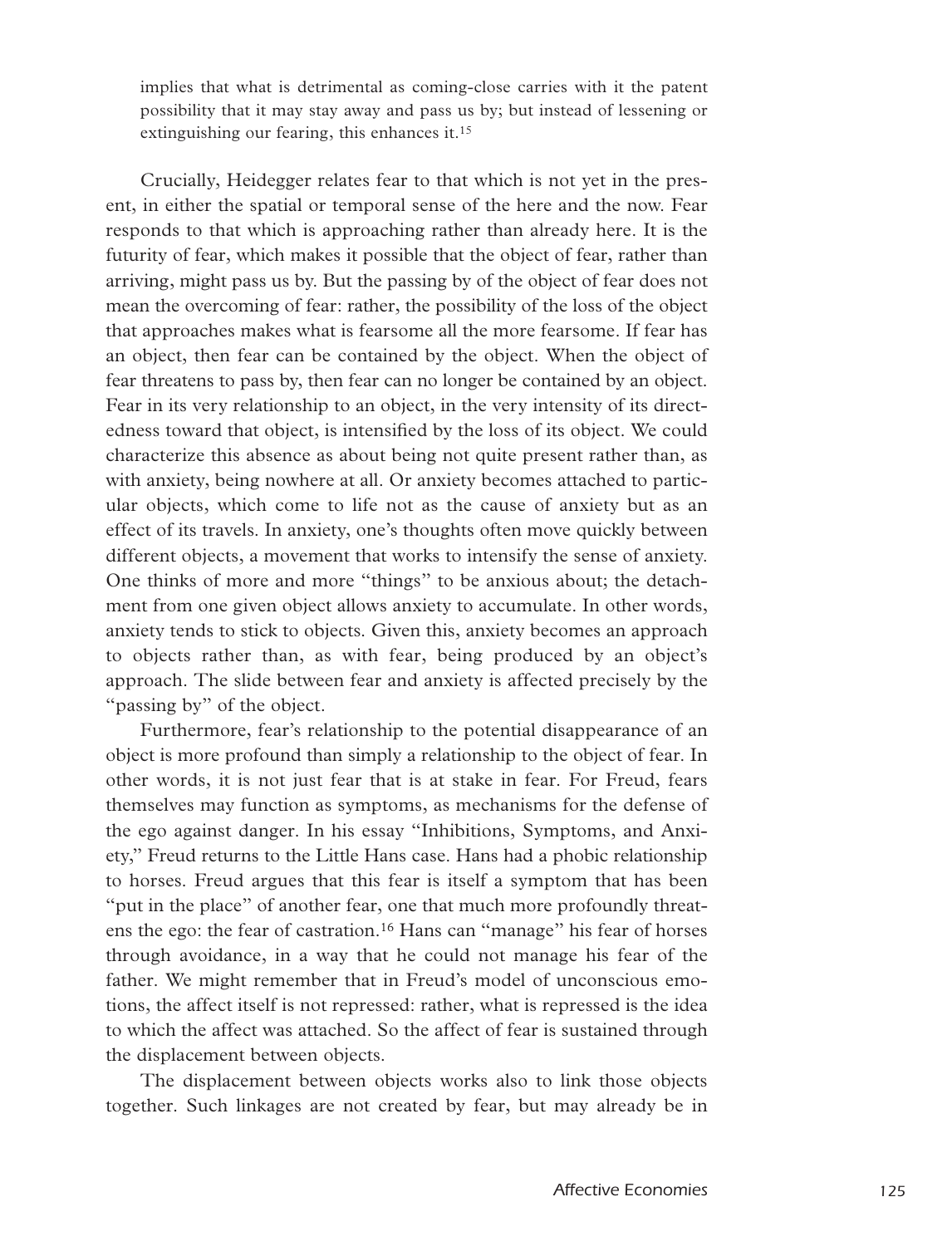place within the social imaginary. In the Freudian model, the movement between objects is intrapsychic, and goes backward; it refers back to the primary fear of castration. Or, to be more specific, the sideways movement between objects (in this case, the horse and the father) is itself explained as determined by a repression of the idea to which the affect was originally attached (the threat of castration).<sup>17</sup> I would suggest that the sideways movement between objects, which works to stick objects together as signs of threat, is shaped by multiple histories. The movement between signs does not have its origin in the psyche, but is a trace of how histories remain alive in the present.

We can consider, for instance, how the language of racism sustains fear through displacement, and how this surfaces through bodies. Take the following quote from Frantz Fanon's *Black Skin, White Masks*:

My body was given back to me sprawled out. Distorted, recolored, clad in mourning in that white winter day. The Negro is an animal, the Negro is bad, the Negro is mean, the Negro is ugly; look, a nigger, it's cold, the nigger is shivering because he is cold, the little boy is trembling because he is afraid of the nigger, the nigger is shivering with cold, that cold that goes through your bones, the handsome little boy is trembling because he thinks that the nigger is quivering with rage, the little white boy throws himself into his mother's arms: Mama, the nigger's going to eat me up.18

Here, fear is felt as coldness; it makes bodies shiver with a cold that moves from the surface into the depths of the body, as a cold "that goes through your bones." Fear both envelops the bodies that feel it, as well as constructs those bodies as enveloped, as contained by it, as if it comes from outside and moves inward. In the encounter, fear does not bring the bodies together: it is not a shared feeling, but works to differentiate between white and black bodies. The white child misrecognizes the shivering of the black body as rage, and hence as the "grounds" for its fear. In other words, the other is only read as fearsome through a misrecognition, a reading that is returned by the black other through its response of fear, as a fear of the white subject's fear. This is not to say that the fear comes from the white body, as if it is the origin of that fear (and its author). Rather, fear opens up past histories that stick to the present (in the very rehearsal of childhood fantasies about "being eaten up" that "take on" the value of social norms as "truths" about the other) and allow the white body to be constructed as apart from the black body.

We might note here that fear *does something*; it reestablishes distance between bodies whose difference is read off the surface, as a reading that produces the surface (shivering, recoloring). But what is very clear here is that the object of fear remains the black man, who comes to feel the fear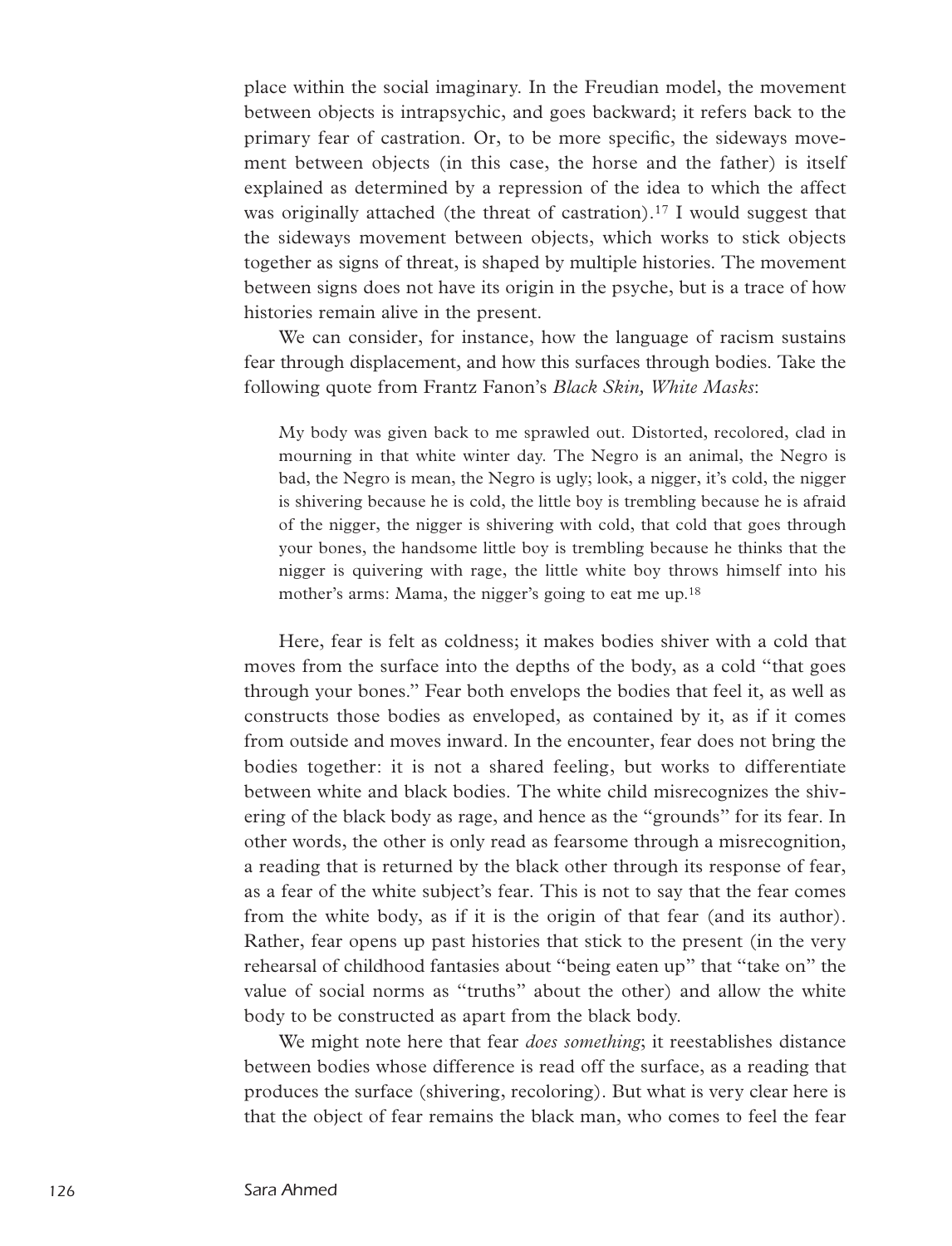as his own, as threatening his existence. Fear does not come from within the subject, nor does it reside in its object: we are not afraid of others because they are fearsome. Through the circulation of signs of fear, the black other "becomes" fearsome. But doesn't this example show us that fear does get contained by an object, in this case the black man? To some extent this is right: the circulation of signs of fear does lead to containment for some, and movement for others. Here, fear gets contained in a body, which henceforth becomes an object of fear. Indeed, the white child's apparent fear does not lead to containment but an expansion; his embrace of the world is suggested by how he reestablishes himself as being-at-home (the embrace of the mother as a "return home"). It is the black subject, the one who fears the "impact" of the white child's fear, who is crushed by that fear, by being sealed into a body that takes up less space. In other words, fear works to restrict some bodies through the movement or expansion of others.

But this containment is an effect of a movement between signs, as well as bodies. Such movement depends on past histories of association: Negro, animal, bad, mean, ugly. In other words, it is the movement of fear between signs, which allows the object of fear to be generated in the present (the Negro is: an animal, bad, mean, ugly). The movement between signs is what allows others to be attributed with emotional value, in this case, as being fearsome, an attribution that depends on a history that "sticks," and which does not need to be declared. The containment is provisional: insofar as the black man is the object of fear, then he may pass by. Indeed, the physicality of his "passing by" can be associated with the passing of fear between signs: it is the movement that intensifies affect. The black man becomes even more threatening if he passes by: his proximity is imagined then as the possibility of future injury. As such, the economy of fear works to contain the bodies of others, a containment whose "success" relies on its failure, as it must keep open the very grounds of fear. In this sense, fear works as an affective economy, despite how it seems directed toward an object. Fear does not reside in a particular object or sign, and it is this lack of residence that allows fear to slide across signs, and between bodies. This sliding becomes stuck only temporarily, in the very attachment of a sign to a body, whereby a sign sticks to a body by constituting it as the object of fear, a constitution taken on by the body, encircling it with a fear that becomes its own.

The sideways movement of fear (where we have a metonymic and sticky relation between signs) is also a backward movement: objects of fear become substituted for each other over time. This substitution involves the passing by of the objects from which the subject seems to flee. Fear and anxiety create the very effect of "that which I am not," through the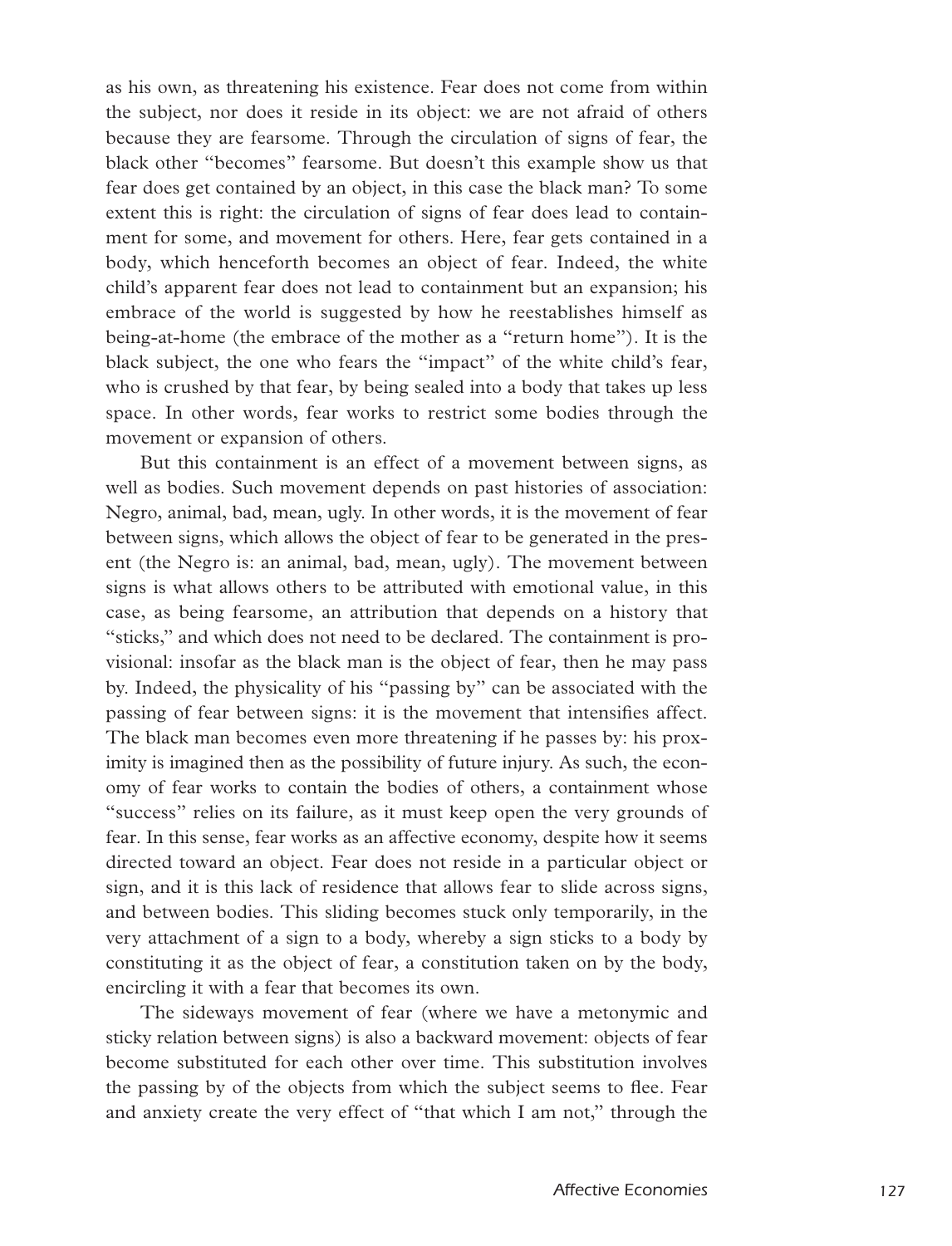very affect of turning away from an object, which nevertheless threatens as it passes by or is displaced. To this extent, fear does not involve the defense of borders that already exist; rather, fear makes those borders, by establishing objects from which the subject, in fearing, can stand apart, objects that become "the not" from which the subject appears to flee. Through fear not only is the very border between self and other affected, but the relation between the objects feared (rather than simply the relation between the subject and its objects) is shaped by histories that "stick," by making some objects more than others seem fearsome.

## *Global Economies of Fear*

We can think more precisely about the processes through which fear works to secure forms of the collective. My argument is not that there is a psychic economy of fear that then becomes social and collective: rather, the individual subject comes into being through its very alignment with the collective. *It is the very failure of affect to be located in a subject or object that allows it to generate the surfaces of collective bodies*. The complexity of the spatial and bodily politics of fear has perhaps never been so apparent in the global economies of fear since September 11. Fear is, of course, named in the very naming of terrorism: terrorists are immediately identified as agents of extreme fear, that is, those who seek to make others afraid (less mobile or less free to move) as well those who seek to cause death and destruction. As the Australian prime minister, John Howard, put it, bin Laden's "hatred" for the United States and for "a world system built on individual freedom, religious tolerance, democracy, and the international free flow of commerce" means that "he wants to spread fear, create uncertainty and promote instability, hoping that this will cause communities and countries to turn against each other."19 Howard then reads the acts of terror as attacks not only on the mobility of international capital, but also on the mobility of the bodies of Australians, on their right "to move around the world with ease and freedom and without fear." I would like to offer an alternative reading of what moves and what sticks in fear economies, one that differentiates between forms of mobility as well as different kinds of bodily enclosure, containment, or detainment.

In the first instance, we can examine how the mobility of the bodies of subjects in the West, while presented as threatened, is also defended, along with the implicit defense of the mobility of capital in the global economy (whereby capital is constructed as "clean money" and defined against the "dirty money" of terrorism, which must be frozen or blocked). The most immediate instruction made to subjects and citizens in America, Aus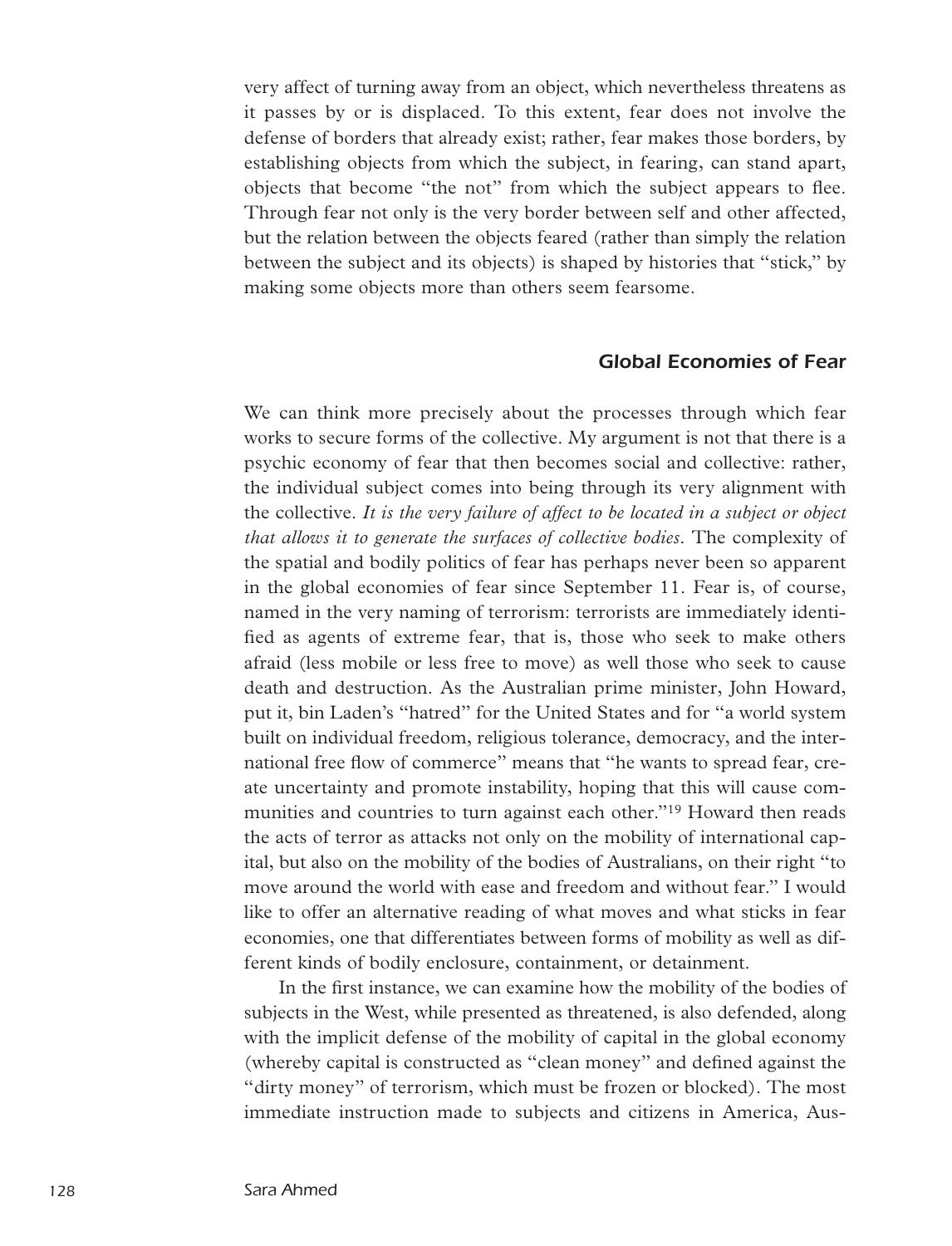tralia, and Britain was "to go about your daily business," "to travel," "to spend or consume," and so on, as a way of refusing to be a victim of terror. Indeed, in the United States, citizens were, in effect, asked not to fear, and the nation was represented as not being afraid, as a way of showing the failure of the terrorist attacks to destroy the nation. As George W. Bush put it, "It is natural to wonder if America's future is one of fear. Some speak of an age of terror. I know there are struggles ahead and dangers to face. But this country will define our times, not be defined by them. As long as the United States is determined and strong, this will not be an age of terror."20 The nation is constructed as having prevailed through refusing to transform its vulnerability and wounds into fear, a response that would be read, in terms of this narrative, as "determination by terror" rather than self-determination. Bush, then, in an act of selfdetermination, turns the act of terror into an act of war, which would seek to eliminate the source of fear and transform the world into a place where the mobility of some capital and some bodies becomes the sign of freedom and civilization. This suggests that the affect of terror was not containment, but provided the very grounds for remobilization.

This is not to say, however, that individuals and groups have not experienced fear in response to the events; the affects of fear are clear in, for example, the huge reduction in air travel. However, we need to think about this containment carefully without assuming that fear simply brings people together, or that containment is the only effect of such fear. As I have already noted, following Heidegger, the object of fear may pass by, and this structural possibility is part of the lived experience of fear. While the events did happen and did constitute an object (however much it passed by, a passing by that was already at stake in the living out of the present, given the mediatization of the event *as event*), that fear slid quickly into anxiety, in which what was at stake was not the approach of an object but an approach to an object. The approach to the event—in which it is repeated and transformed into a fetish object—involved forms of alignment, whereby individuals aligned themselves with the nation as being under attack. This, of course, repeats the process of alignment whereby the nation aligned itself with individuals as having been or being attacked.

Now, what is crucial here is not just that this alignment might restrict the mobility of individuals who now feel themselves, in a way that is personal, to be terrorist targets. Rather, given the mediating work of this alignment, experiences of fear became lived as patriotic declarations of love, which allowed home itself to be mobilized as a defense against terror. If subjects stayed at home, then homes became transformed into the symbolic space of the nation through the widespread use of American flags.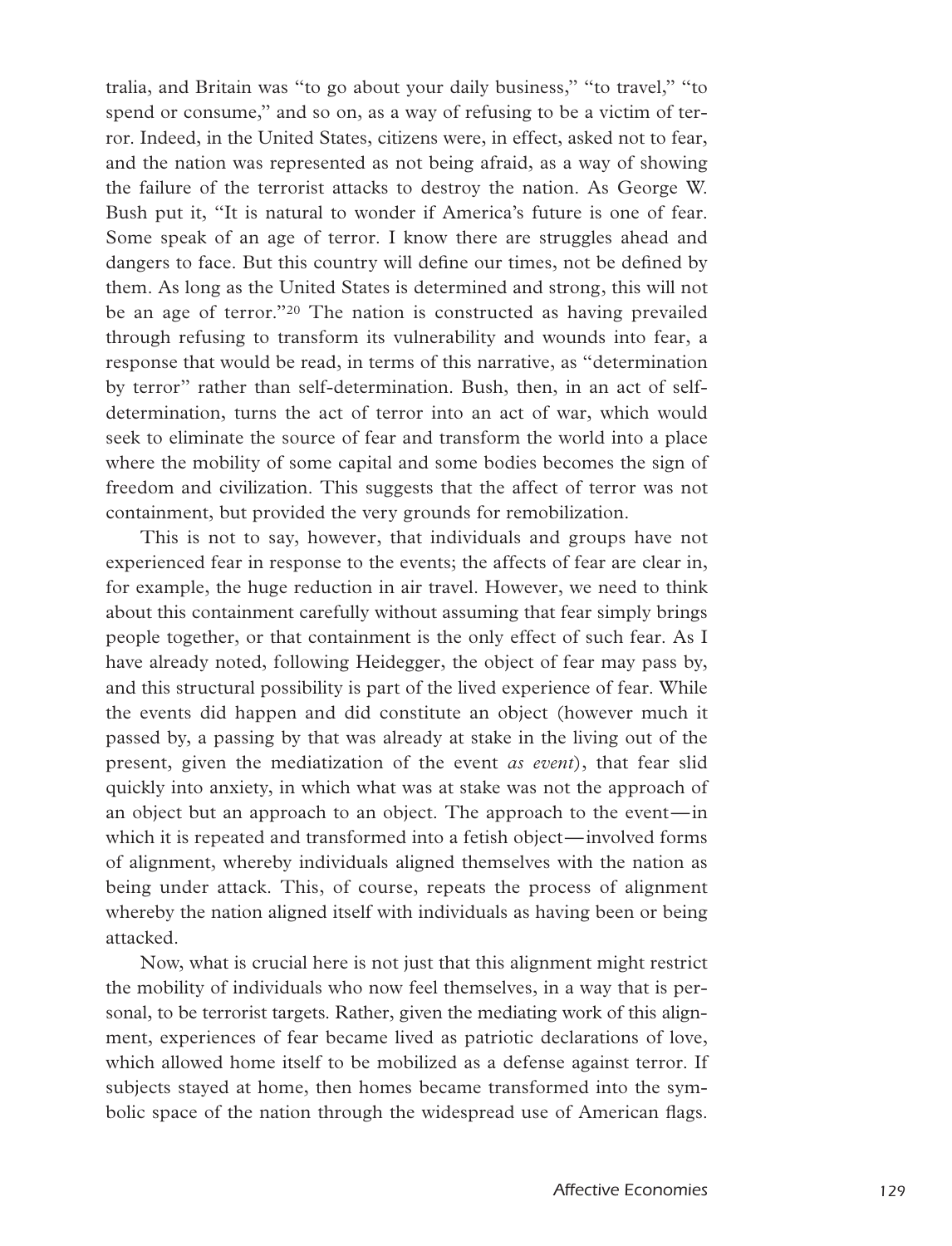This is not to say that the meaning of the flags is necessary to its circulation—as if such flags could only signify national love. Rather, we can consider how the flag is a sticky sign, whereby its stickiness allows it to stick to other "flag signs," which gives the impression of coherence (the nation as "sticking together"). The flag as a sign that has historically signified territorial conquest as well as love for the nation (patriotism) has effects in terms of the display of "withness" (whereby one is "with others" and "against other others"). George Packer, in an article in the *New York Times Magazine*, expressed this well: "As flags bloomed like flowers, I found they tapped emotion as quickly as pictures of the missing. To me, these flags didn't represent flabby complacence, but alertness, grief, resolve, even love. They evoked fellow feeling with Americans, for we had been attacked together."21 The turning away from the object of fear hence may involve a turning toward home as a "fellow feeling." That "turning toward" involves the repetition or reiteration of signs of "fellowship." That turning could even be understood as compulsory: not to display a flag could be read as a sign of a lack of fellowship, or even as the origin of terror (to paraphrase George W. Bush, if you do not show you are "with us," you would be seen as "against us").22

Fear mediated by love as identification with the nation, which comes to adhere as an effect of signs of love, does not necessarily shrink bodies. The turning away from the object of fear here involves a turning toward home. Fear mediated by this form of love (love as identification) does not necessarily shrink bodies, but may even allow them to occupy more space through the identification with the collective body, which stands in for the individual body and moves on its behalf. In other words, the apparent containment of some bodies in the United States functions as a form of mobilization: staying at home allows the mobilization of bodies through the symbolic identification with the nation at war. In George W. Bush's State of the Union Address in 2002 the effect of this identification is clear: "It was as if our entire country looked into a mirror and saw our better selves."23 Hence, the United States is defined as "caught" by its own reflection in the mirror, a "catching out" that borders on collective narcissism: self-love becomes a national love that legitimates the response to terror as the protection of loved others who are "with me," whereby "withness" is premised on signs of "likeness" and whereby likeness becomes an imperative or a condition of survival.

So if the event of terror—of seeking to cause fear—leads to a defense of the mobility of capital and the mobilization of some bodies (through both the defense of the home as nation and the identification with the nation), then who is contained through terror? Whose vulnerability is at stake? As has been well documented, the events of September 11 have been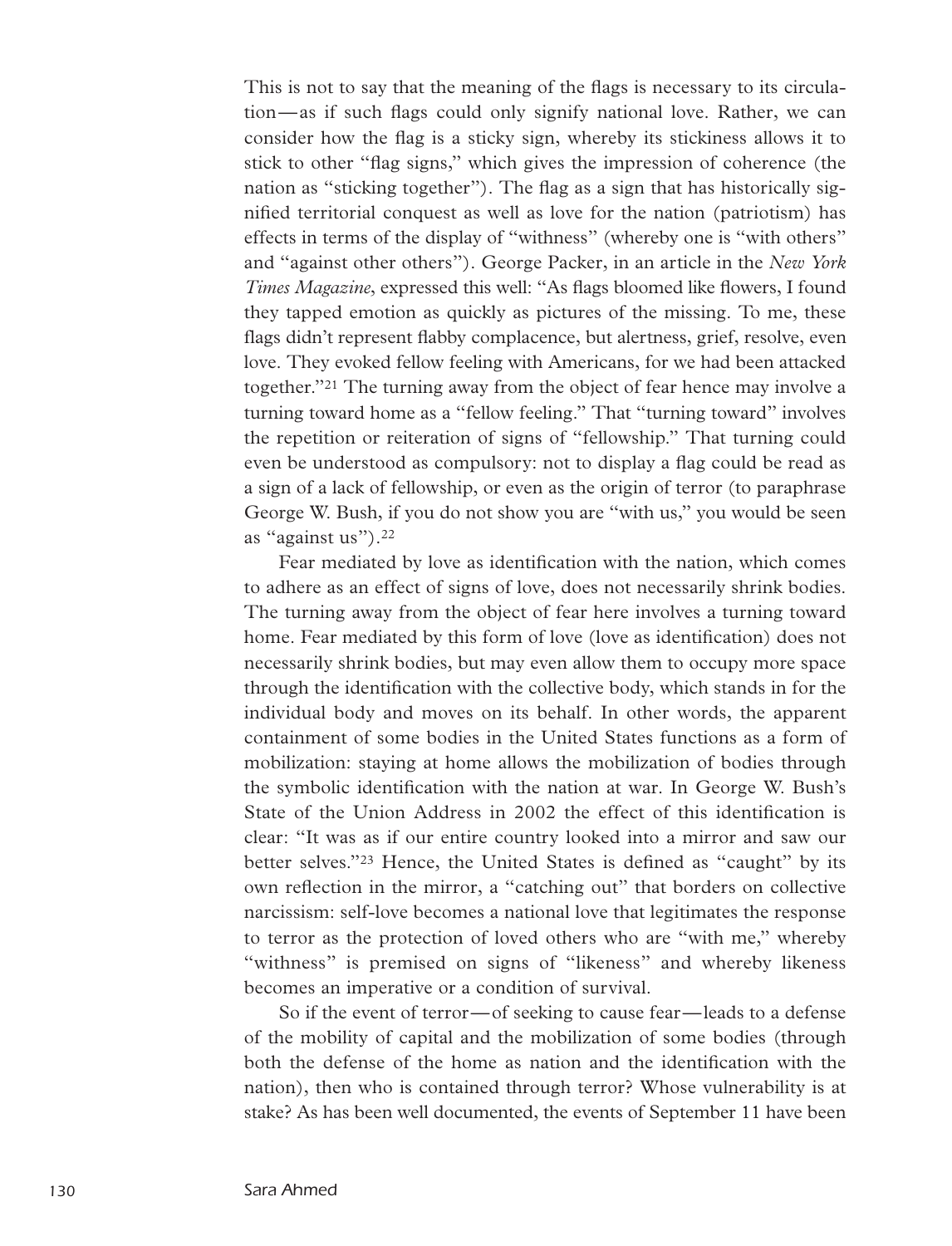used to justify the detention of any bodies suspected of being terrorists. Not only was there immediate detention of suspects in the United States and European countries, but governments in the West have responded to the terror by enacting legislation that increases the governmental rights to detain anybody suspected of being a terrorist. The British Amendment to the Terrorism Act 2000 states that the Secretary of State may issue a certificate if he believes that the person's presence in the United Kingdom is a risk to national security or he suspects the person is an international terrorist. Here risk assessment becomes a matter of belief, and suspicion itself becomes the grounds for detention. The extension of the powers of detention is not merely symbolic, nor does it merely relate to the detention of terrorists: given the structural possibility that any body could be a terrorist, what we have reinstituted and extended is the power of detention, as such.

However, the structural possibility that anyone could be a terrorist does not translate into everybody being affected by the extension of the powers of detention in the same way. It is well documented that people have been detained because of very weak links between them and terrorist networks, often involving simple links through names, or workplace, or residence. Aristide R. Zolberg considers this process a form of racial profiling, quoting details reported in the *New Yorker*: "Of the 1,147 people detained in the United States between September 11th and November 2001, some were identified on the basis of circumstantial links with the attack, but many 'were picked up based on tips, or were people of Middle Eastern or South Asian descent who had been stopped for traffic violations or for acting suspiciously.'"24 As Muneer Ahmad describes, after September 11, there was "an unrelenting, multi-valent assault on the bodies, psyches and rights of Arab, Muslim and South Asian immigrants."25 Indeed, Leti Volpp suggests that the responses to September 11 facilitated "a new identity category that groups together people who appear 'Middle Eastern, Arab or Muslim.'"26 The recognition of such groups of people as "could be terrorists" depends on stereotypes already in place, at the same time as it generates a distinct category of "the fearsome" in the present. We can recall precisely the repetition of stereotypes about the black man in the encounter described by Frantz Fanon: this repetition works by generating the other as the object of fear, a fear that is then taken on as its own.

Importantly, the word *terrorist* sticks to some bodies as it reopens past histories of naming, just as it slides into other words in the accounts of the wars in Afghanistan and Iraq (such as *fundamentalism*, *Islam*, *Arab*, *repressive*, *primitive*). Indeed, the slide of metonymy can function as an implicit argument about the causal relations between terms (such as *Islam* and *ter-*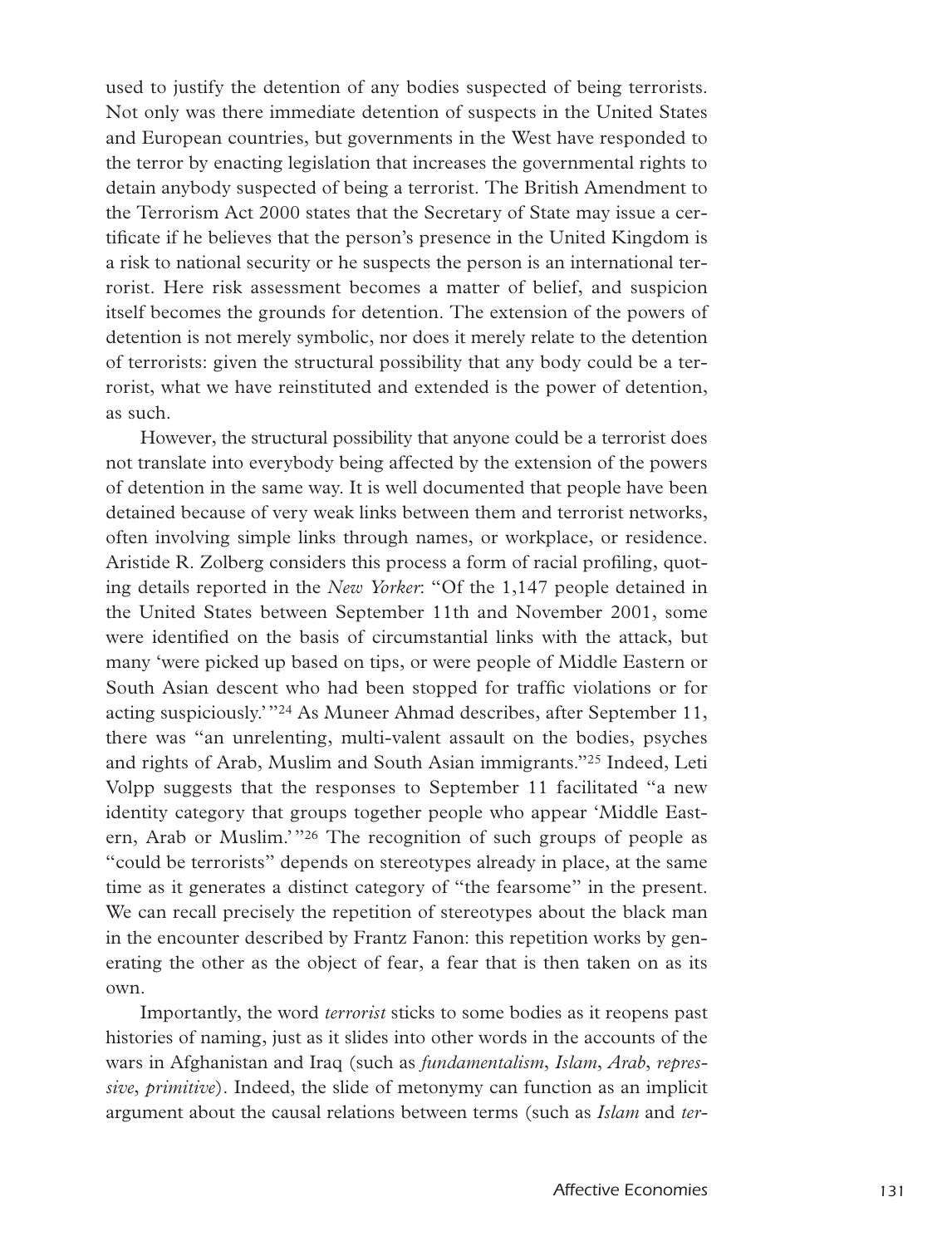*The politics of fear as well as hate is narrated as a border anxiety: fear speaks the language of "floods" and "swamps," of being invaded by inappropriate others, against whom the nation must defend itself.*

*rorism*) within the making of truths and worlds, but in such a way that it does not require an explicit statement. The work done by metonymy means that it can remake links—it can stick words like *terrorist* and *Islam* together—even when arguments are made that seem to unmake those links. Utterances like "this is not a war against Islam" coexist with descriptions such as "Islamic terrorists," which work to restick the words together and constitute their coincidence as more than simply temporal. The sliding between signs also involves "sticking" signs to bodies: the bodies who "could be terrorists" are the ones who might "look Muslim."

Given that the event became an object that allowed certain forms of violence and detention of others in the name of defense, we need to ask: what role does security play in the affective politics of fear? Importantly, security is bound up with "the not"—what is "not me" or "not us," as Michael Dillon has suggested.<sup>27</sup> Security is not simply about securing a border that already exists, nor is fear simply a fear of what we are not. As I argued in the previous section, anxiety and fear create the very effect of borders, and the very effect of that which "we are not," partly through how we turn away from the other, whom we imagine as the cause of our fear. Borders are constructed and indeed policed in the very feeling that they have already been transgressed: the other has to get too close, in order to be recognized as an object of fear, and in order for the object to be displaced. The transgression of the border is required in order for it to be secured as a border in the first place. This is why the politics of fear as well as hate is narrated as a border anxiety: fear speaks the language of "floods" and "swamps," of being invaded by inappropriate others, against whom the nation must defend itself. We can reflect then on the ontology of insecurity within the constitution of the political: it must be presumed that things are not secure, in and of themselves, in order to justify the imperative to make things secure.

More specifically, it is through announcing a crisis in security that new forms of security, border policing, and surveillance become justified. We only have to think about how narratives of crisis are used within politics to justify a "return" to values and traditions that are perceived to be under threat. It is not simply that these crises exist, and that fears and anxieties come into being as a necessary effect of that existence. Rather, it is the very production of the crisis that is crucial. To declare a crisis is not "to make something out of nothing": such declarations often work with real events, facts, or figures (as we can see, for example, in how the rise in divorce rates is used to announce a crisis in marriage and the family). But the declaration of crisis *reads* that fact/figure/event and transforms it into a fetish object that then acquires a life of its own, in other words, that can become the grounds for declarations of war against that which is read as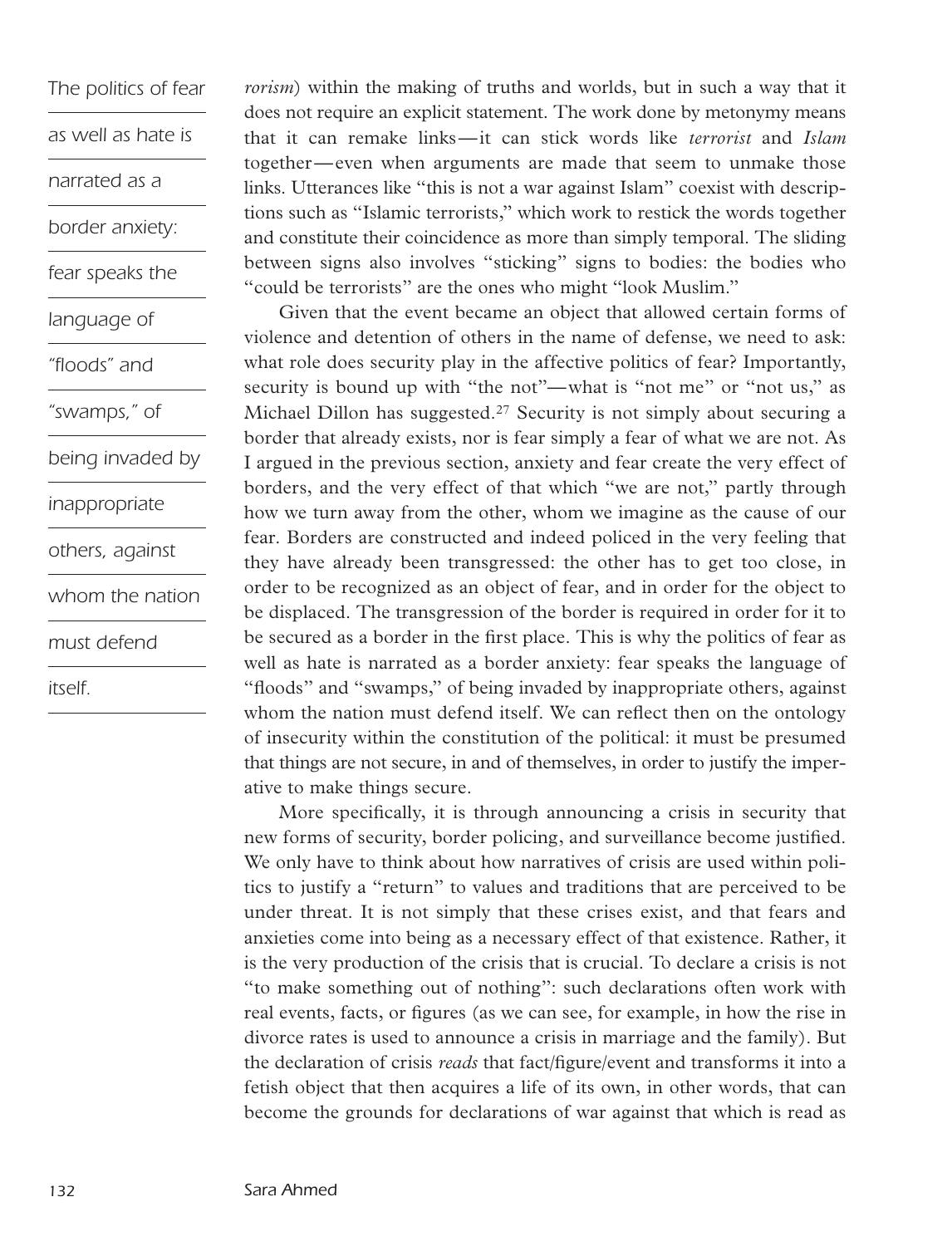the source of the threat. Through designating something as already under threat in the present, that very thing becomes installed as "the truth," which we must fight for in the future, a fight that is retrospectively understood to be a matter of life and death.

Indeed, it is fear of death—of the death of oneself, one's loved ones, one's community, and one's people—that is generated by such narratives to preserve or maintain *that which is*. So I might fear for myself, for us, or on behalf of others. Since September 11, the deaths have become symbolic of that which is under threat not only by terrorists (those who take life), but by all that the possibility of terrorism stands for, a possibility linked by some commentators to internal forms of weakness, such as secularization, multiculturalism, and the decline of social and familial ties. For example, Jerry Falwell in the United States argued, "I really believe that the pagans, and the abortionists, and the feminists, and the gays, and lesbians who are actively trying to make an alternative life style . . . all of them who have tried to secularize America, I point the finger in their face and say 'you helped this happen.'"28 In the United Kingdom, the British National Party's response to September 11 was to posit Islamicization within the United Kingdom rather than the Taliban in Afghanistan as the threat to the moral future of the nation itself: "They can turn Britain into an Islamic Republic by 2025."29

This attribution of the crime of terror to the weakening of religion and community posed by the presence of various others has been, of course, condemned within mainstream politics, although noticeably with less of a "disgust reaction" than how some critics of U.S. foreign policy have been received. However, at the same time, a broader set of assumptions around what would be required to defend the nation and the world (strengthening the will of the community in the face of others) both displaces and reworks the narrative logic. Instead of an internal weakness being posited as responsible for this event, we have an internal strength being posited as responsible for recovery, survival, and moving beyond fear. As George W. Bush put it, "These acts of mass murder were intended to frighten our nation into chaos and retreat. But they have failed; our country is strong."30 The response to terror becomes a way to strengthen the bonds of the nation and the global community of free nations: the wound of terror requires "sticking together" (adherence as coherence) and using the values that made America and democracy "strong."

Indeed, the emphasis on security in George W. Bush's State of the Union Address in 2002 includes the transformation of democratic citizenship into policing: "And as government works to secure our homeland, America will continue to depend on the eyes and ears of alert citizens." Citizenship here is translated into a form of Neighborhood Watch; the cit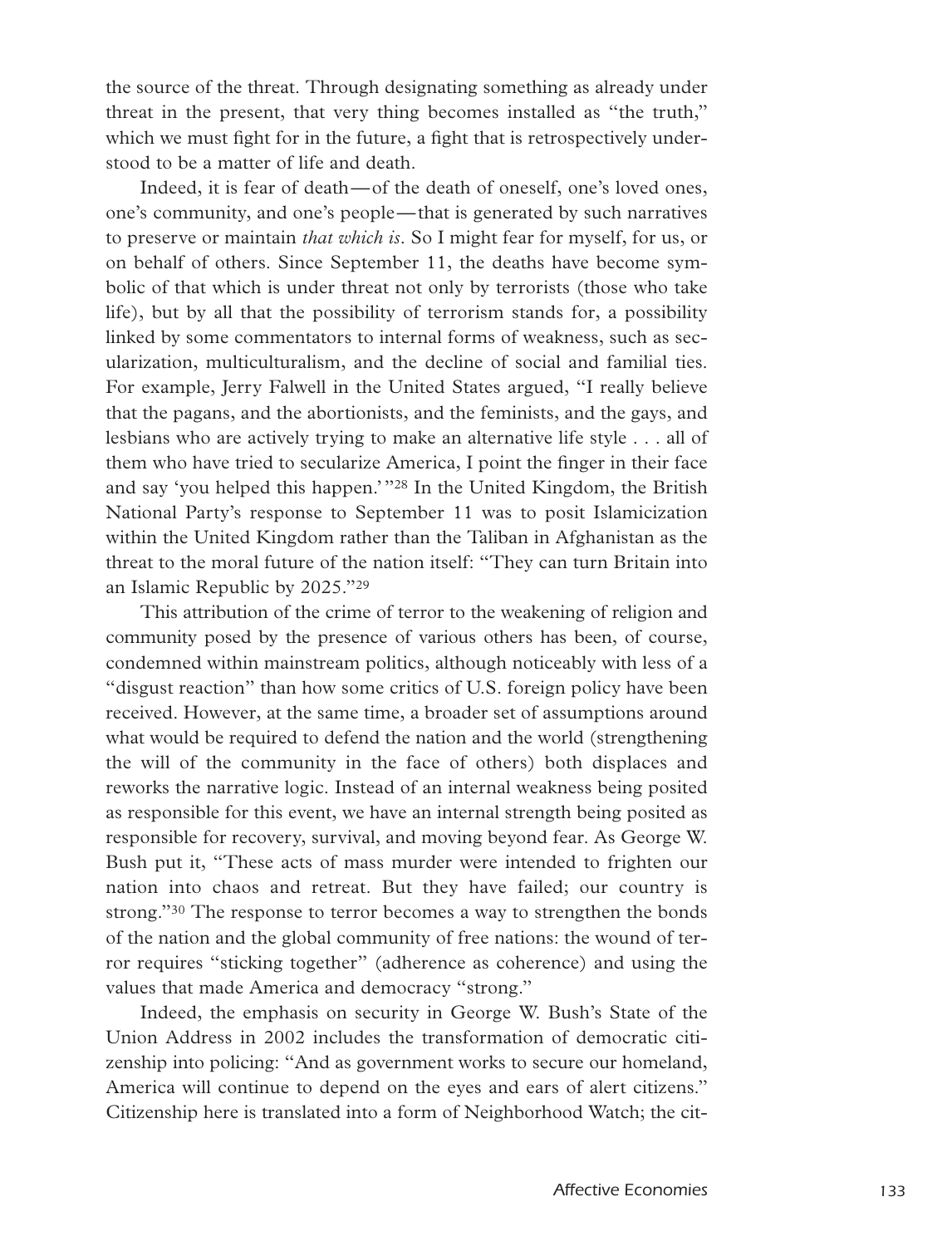izen must "look out for suspicious others."31 Citizenship works as a way to police the boundaries of neighborhoods. The role of citizens as police is translated as an imperative to love, in which love becomes the foundation of community, as well as the guarantor of our future: "Our country also needs citizens working to rebuild our communities. We need mentors to love children."32 The definition of values that will allow America to prevail in the face of terror—values that have been named as freedom, love, and compassion—involves the defense of particular institutional and social forms against the danger posed by others. Such values function to define not only ideals that supposedly govern war aims and objectives but democratic norms of behavior and conduct, of what it means to be civil, a civil society, and a legitimate government. To be brought into international civil society—that is, to be not named as a "rogue state" or as part of "the axis of evil"—others must "mimic" these rules of conduct and forms of governance.33 Henceforth, the emphasis on values, truths, and norms that will allow survival slides easily into the defense of particular social forms or institutions.

We might note here that these social forms become identified as "better" by being defined as open: liberal democracy (and with it a weak model of racial and religious tolerance as well as an apparent liberal support for "feminism") become defined as what is "good" about the United States, in opposition to the closed and fundamentalist politics of the Islamic other. Hence "respect for women" and "religious tolerance" become defined as two of the values that make America and the free world strong. Such an argument allows the war to be narrated as "saving women from religious fundamentalism": this is a familiar narrative, and one that has a long imperial history. As many feminist critics have argued, such a narrative overlooks not only the heterogeneity of other cultures—and the existence of women's resistance, and feminist networks in Islamic worlds, including in Afghanistan—but also the maintenance of gendered as well as other forms of oppression in the United States and the so-called free world.34 We need to think about the political effects of this hierarchy between open and closed cultures and show how the constitution of open cultures involves the projection of what is closed onto others, and hence the concealment of what is closed and contained "at home."

Furthermore, the fear of degeneration as a mechanism for preserving social forms becomes associated more with some bodies than others. The threat of such others to social forms (which are the materialization of norms) is represented as the threat of turning away from the values that will guarantee survival. These various others come to embody the failure of the norm to take form; it is the proximity of such other bodies that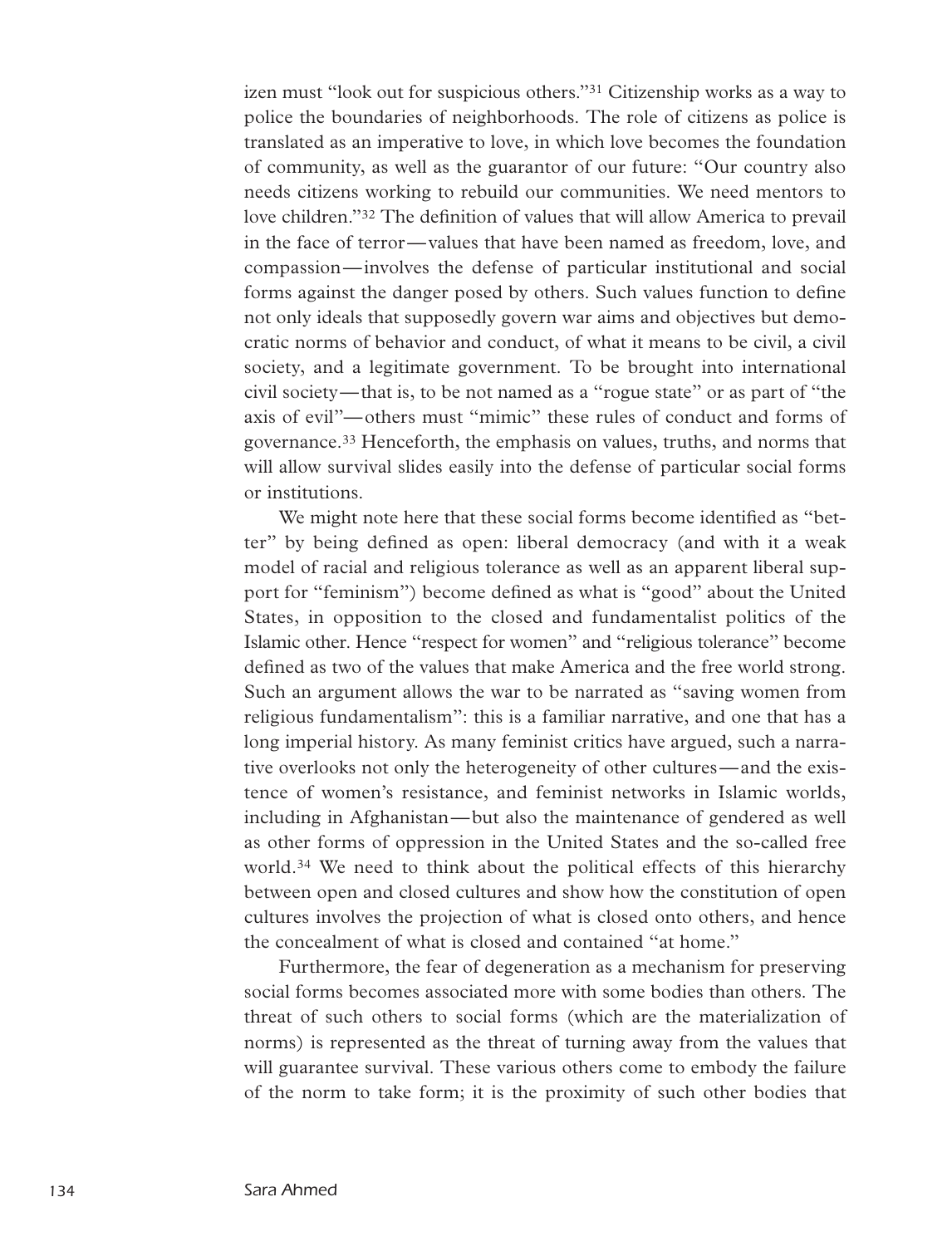"causes" the fear that the forms of civilization (the family, the community, the nation, and international civil society) have degenerated. Those who speak out against the "truth" of this world become aligned then with the terrorists as seeking to cause the "ruin" of the world. What is important, then, is that the narratives that seek to preserve the present through working on anxieties of death as the necessary consequence of the demise of social forms also seek to locate that anxiety in some bodies, which then take on fetish qualities as objects of fear. Such bodies engender even more fear, as they cannot be held in place as objects, and threaten to pass by. That is, we may fail to see those forms that have failed to be; it is always possible that we might not be able to tell the difference. The present hence becomes preserved by defending the community against the imagined others, who may take form in ways that cannot be anticipated, a "not-yetness" that means the work of defense is never over. Such a defense is generated by anxiety and fear for the future, and justifies the elimination or exclusion of that which fails to materialize in the form of the norm as a struggle for survival. Insofar as we do not know what forms other others may take, those who fail to materialize in the forms that are lived as norms, the policies of continual surveillance of emergent forms is sustained as an ongoing project of survival.

It is here that we can deepen our reflections on the role of the figure of the international terrorist within the economies of fear. Crucially, the narrative that justifies the expansion of the powers to detain others within the nation and the potential expansion of the war itself to other nations relies on the structural possibility that the terrorist "could be" anyone and anywhere. The narrative of the "could be" terrorist, in which the terrorist is the one who "hides in the shadows,"35 has a double edge. On the one hand, the figure of the terrorist is detached from particular bodies, as a shadowy figure, "an unspecifiable may-come-to-pass."36 But it is this could-be-ness, this detachment, which also allows the restriction on the mobility of those bodies who are read as associated with terrorism: Islam, Arab, Asian, East. Fear sticks to these bodies (and to the bodies of "rogue states") that "could be" terrorist, where the "could be" opens up the power to detain. Although such fear sticks, it also slides across such bodies; it is the structural possibility that the terrorist may pass us by that justifies the expansion of these forms of intelligence, surveillance, and the rights of detention. Fear works here to expand the mobility of some bodies and contain others precisely insofar as it does not reside positively in any one body. As Samuel Weber puts it, "When *terrorism* is defined as *international* it becomes difficult to locate, situate, personify and identify,"37 and it is this difficulty that justifies the expansion of the powers of the state.

It is important to recognize that the figure of the international terror-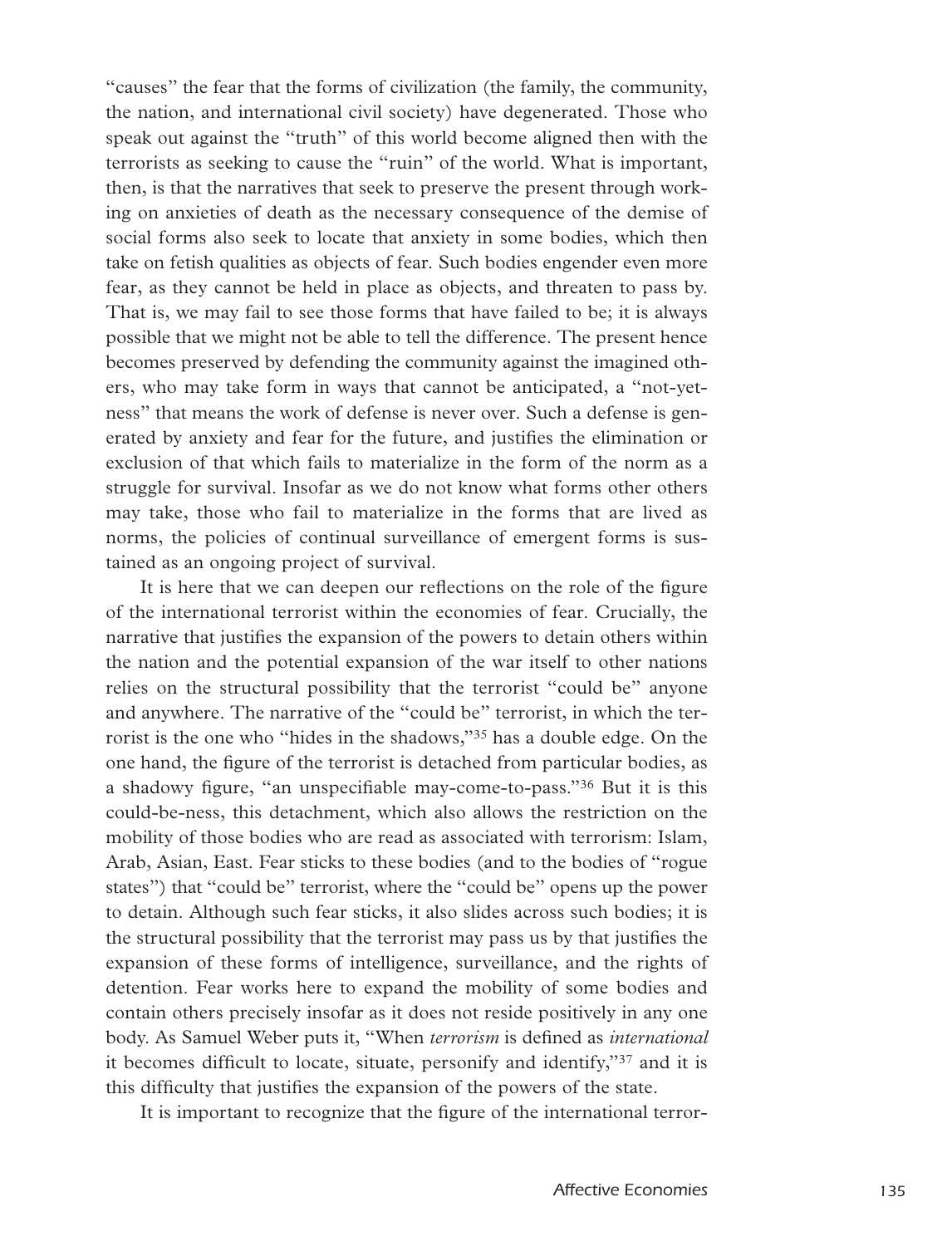ist has been mobilized in close proximity to the figure of the asylum seeker. The slide between these two figures does an enormous amount of work: it assumes that those who seek asylum, who flee from terror and persecution, may be bogus insofar as they could be the very agents of terror and persecution. They, like terrorists, are identified as potential burglars: as unlawful intruders into the nation. In Australia, for example, the refusal to allow the boat *Tampa* into its waters (with its cargo of 433 asylum seekers, many of whom were from Afghanistan) was retrospectively justified on the grounds that those on board *could be* linked to Osama bin Laden. The sticking together of the figure of the asylum seeker and the international terrorist, which already evokes other figures (the burglar, the bogeyman), constructs those who are "without home" as sources of "our fear" and as reasons for new forms of border policing, whereby the future is always a threat posed by others who may pass by and pass their way into the community. The slide of metonymy works to generate or make likeness: the asylum seeker is "like" the terrorist, an agent of fear, who may destroy "our home." The slide between figures involves the containment of others, who henceforth become the objects of fear.

The containment of the bodies of others affected by this economy of fear is most chillingly and violently revealed in the literal deaths of those seeking asylum in containers, deaths that remain unmourned by the very nations who embody the hope of a future for those seeking asylum. This is a chilling reminder of what is at stake in the affective economies of fear.

#### *Notes*

My thanks to the *Social Text* collective for providing me with such helpful and engaged feedback on an earlier draft of this essay.

1. Aryan Nations, www.uiowa.edu/~policult/politick/smithson/an.htm (accessed 4 January 2001).

2. Thanks to David Eng for this point.

3. Sigmund Freud, "The Unconscious," in *The Standard Edition of the Complete Psychological Works of Sigmund Freud*, trans. James Strachey (London: Hogarth, 1964), 15:110.

4. Karl Marx, *Capital: A Critique of Political Economy*, trans. Ben Fowkes (Harmondsworth, U.K.: Penguin, 1976), 1:248.

5. Ibid., 252; emphasis mine.

6. Ibid., 254.

7. Ibid.

8. For an exploration of this argument, see Sara Ahmed, *Differences That Matter: Feminist Theory and Postmodernism* (Cambridge: Cambridge University Press, 1998), 97–98.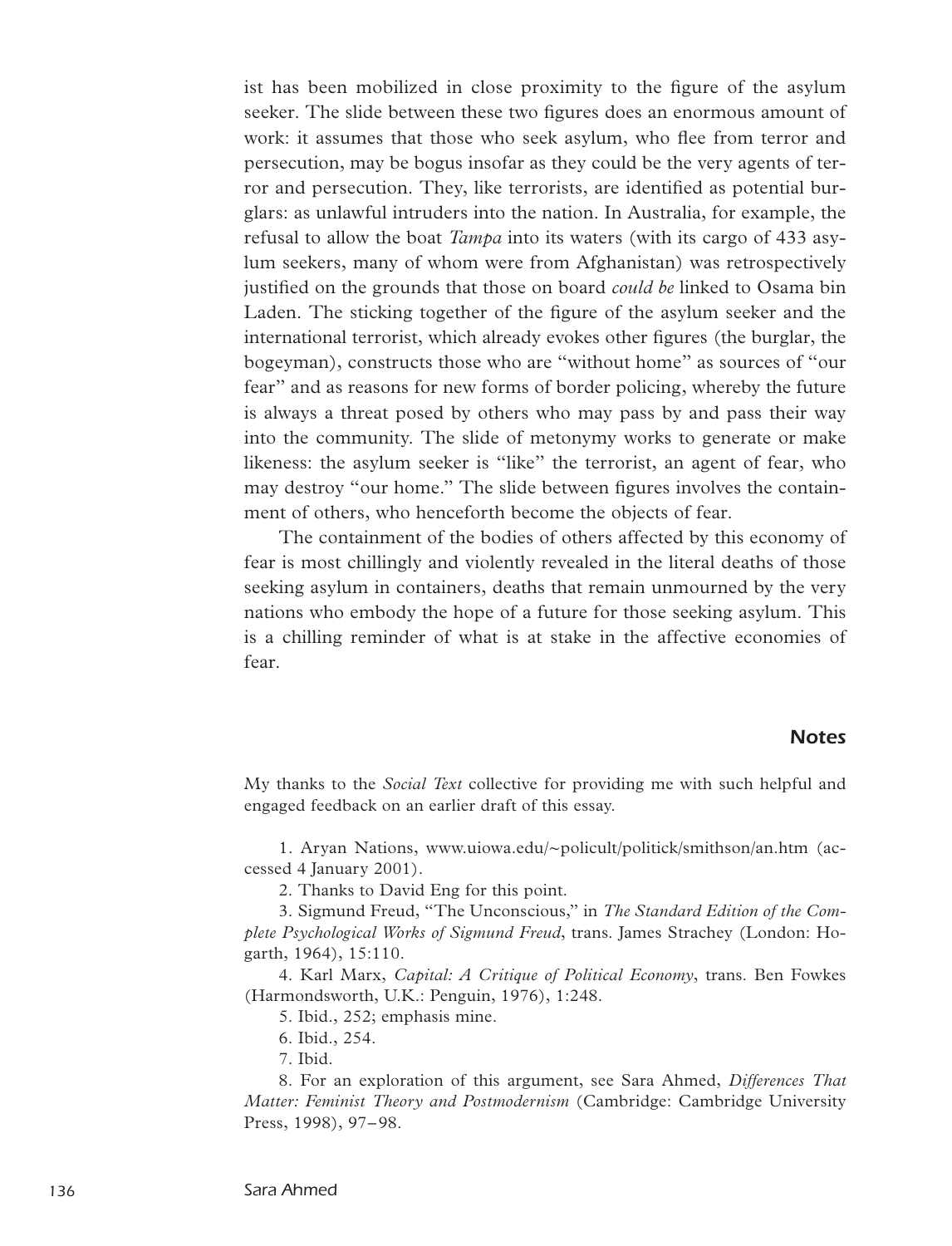9. Jean Laplanche and Jean-Bernard Pontalis, *The Language of Psychoanalysis*, trans. David Nicholson-Smith (London: Karnac, 1992), 65.

10. Judith Butler, *Bodies That Matter: On the Discursive Limits of "Sex"* (New York: Routledge, 1993), 9.

11. There is a long history of work on racial passing that I cannot discuss here. For a summary, see Sara Ahmed, "Passing through Hybridity," *Theory, Culture, and Society* 16 (1999): 87–106.

12. For the British National Party, this model of "*any* body could be bogus" gets translated into "all" are, or "all" might as well be, bogus: "We will abolish the positive discrimination schemes that have made white Britons second-class citizens. We will also clamp down on the flood of asylum seekers, all of whom are either bogus or can find refuge much nearer their home countries." See the British National Party Web site, www.bnp.org.uk/policies.html#immigration (accessed 30 July 2003).

13. Aidan McGurran and Jenny Johnston, "The Homecoming: It's Too Painful: Martin's Sad Return to Farm," *Daily Mirror*, 9 August 2003, 4–5. Tony Martin was released in August 2003 and "his story" was very visible in the popular press in the United Kingdom. Tabloids concentrated very much on Martin as an "ordinary farmer" whose home was ruined. The headline on the front page of the *Mirror* sums it up: "He killed to protect his house . . . but now the memories are too much." The tragedy of the story is not the death of "a teenage burglar" but Martin's loss of home: "This isn't a home any more. It's a shell." Given the sticky attachment between "burglar" and "bogus asylum seeker" and between "home" and "homeland," the tragedy of the story becomes linked to the tragedy that asylum seekers represent in their very presence in the United Kingdom for "ordinary subjects" such as "farmers." In other words, the moral of the story becomes: If we let them in, they will turn the nation into a shell and take the land on which "we have worked."

14. Stanley Rachman, *Anxiety* (Howe, U.K.: Psychology Press, 1998), 2–3. See also William F. Fischer, *Theories of Anxiety* (New York: Harper and Row, 1970).

15. Martin Heidegger, *Being and Time*, trans. John Macquarrie and Edward Robinson (London: SCM Press, 1962), 180.

16. See Sigmund Freud, "Inhibitions, Symptoms, and Anxiety," in *The Standard Edition of the Complete Psychological Works of Sigmund Freud*, trans. James Strachey, vol. 20 (London: Hogarth, 1964).

17. Certainly Freud's argument about "unconscious emotions" does rely on a model of origins, or the "true connection" between an idea and a feeling; see "The Unconscious," 110.

18. Frantz Fanon, *Black Skin, White Masks*, trans. Charles Lam Markmann (London: Pluto, 1986), 114.

19. John Howard, address to the Australian Defence Association, Australian Department of Foreign Affairs, 25 October 2001, www.dfat.gov.au/icat/pm\_251001\_ speech.html (accessed 23 July 2002).

20. George W. Bush, address to a joint session of Congress and the American people, www.whitehouse.gov/news/releases/2001/09/20010920-8.html (accessed 20 September 2001).

21. See George Packer, "Recapturing the Flag," *New York Times Magazine*, 30 September 2001, 15–16. The relationship between grief and love is crucial to this narrative: the community is brought together by how it incorporates the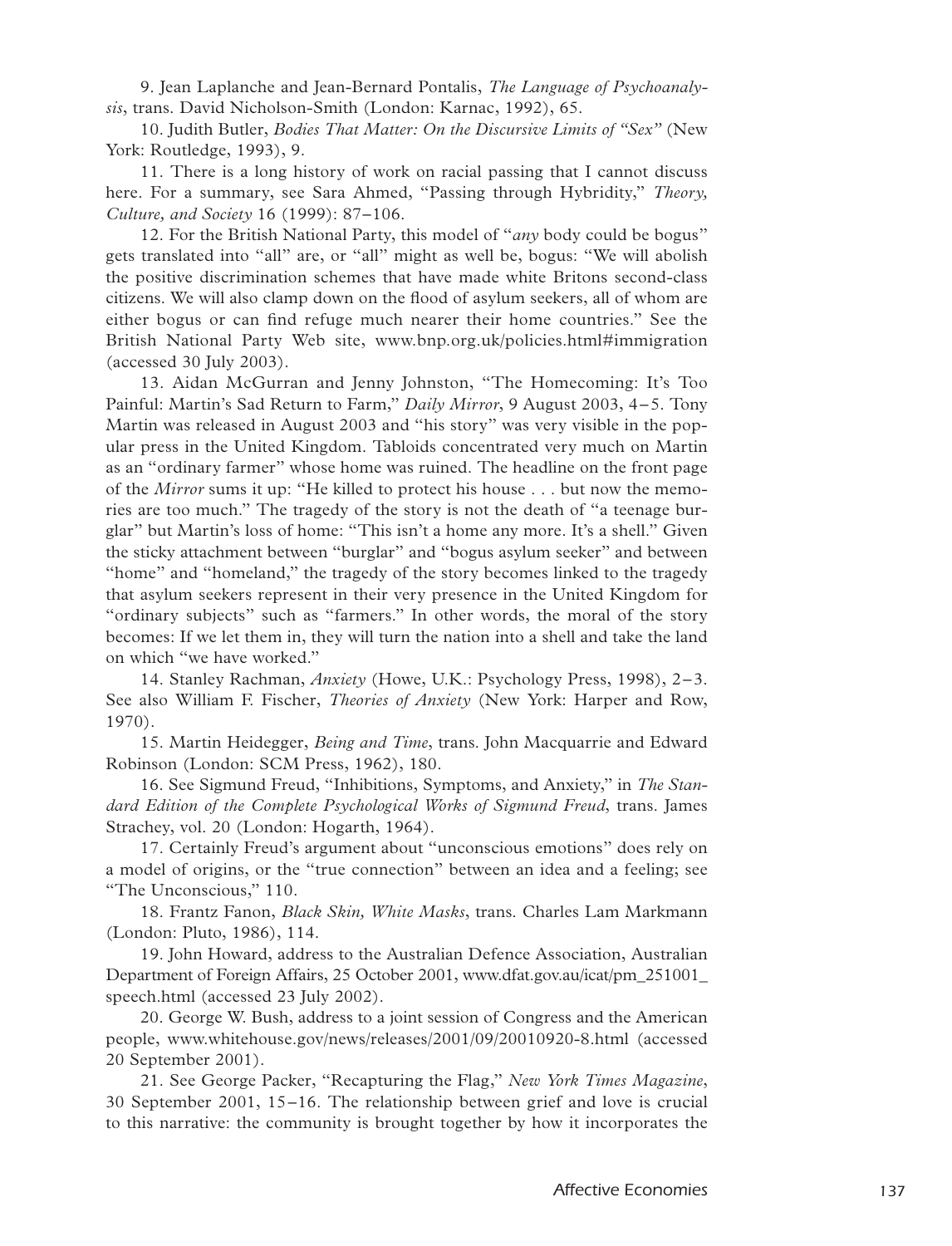losses. Judith Butler suggested that public responses to the losses of September 11 work to create a distinction between grievable and ungrievable lives ("Violence, Mourning, Politics," *Feminist Theory* launch, Keynote Address, University College London, London, March 2002). Losses may be publicly mourned if the life that is lost can be recognized as "like me," whereby likeness is determined as proximity to social norms. David Eng also examines the erasure of non-normative losses in public discourses of mourning: "The rhetoric of loss of 'fathers and mothers,' 'sons and daughters,' and 'brothers and sisters' attempts to trace a smooth alignment between the nation-state and the nuclear family, the symbolics of blood relations and nationalist domesticity" ("The Value of Silence," *Theatre Journal* 54 [2002]: 90). For an examination of love and grief in relation to the politics of the nation, see "In the Name of Love" and "Queer Feelings" in my *Cultural Politics of Emotion* (Edinburgh: Edinburgh University Press, forthcoming).

22. For Arabs, Muslims, and South Asians in the United States, displaying the flag might then be read not only as a form of identification with the nation but as an attempt to "cover" any signs of difference, which might be associated with the origin of terror. Muneer Ahmad examines the "swap" between the flag and the veil in "Homeland Insecurities: Racial Violence the Day after September 11," *Social Text*, no. 72 (2002): 110.

23. George W. Bush, State of the Union address 2002, www.whitehouse.gov/ news/releases/2002/01/20020129-11.html (accessed 23 July 2002).

24. Aristide R. Zolberg, "Guarding the Gates," in *Understanding September 11*, ed. Craig Calhoun, Paul Price, and Ashley Timmer (New York: New Press, 2002), 296.

25. Ahmad, "Homeland Insecurities," 99.

26. Letti Volpp, "The Citizen and the Terrorist," *UCLA Law Review* 49 (2002): 1575.

27. Michael Dillon, *The Politics of Security* (London: Routledge, 1996), 34. See also Anthony Burke, *In Fear of Security* (Annandale, New South Wales: Pluto).

28. Jerry Falwell made this comment on Pat Robertson's 700 Club on 13 September 2001. He apologized the next day for suggesting that anyone but the terrorists were responsible for the attacks but repeated the message that "the problem" was secularization, caused by the presence of illegitimate others within the nation.

29. British National Party Web site, www.bnp.org.uk (accessed 30 July 2002). Quoted in BNP leaflet "The Truth About Islam," which may be viewed at www.fairuk.org/Anti-Islam%20Supplement.pdf, released November 2001.

30. George W. Bush, Statement by the president in his address to the nation, www.whitehouse.gov/news/releases/2001/09/20010920-8.html (11 September 2001).

31. For an analysis of how Neighborhood Watch involves techniques of knowledge, which work to recognize "strangers" as "bodies out of place," see Sara Ahmed, *Strange Encounters: Embodied Others in Post-Coloniality* (London: Routledge, 2000).

32. George W. Bush, State of the Union address 2002, www.whitehouse.gov/ news/releases/2002/01/20020129-11.html (accessed 23 July 2002).

33. We can consider George W. Bush's powerful utterance "you are either with us or against us" as a demand for mimicry. In this narrative, those who are